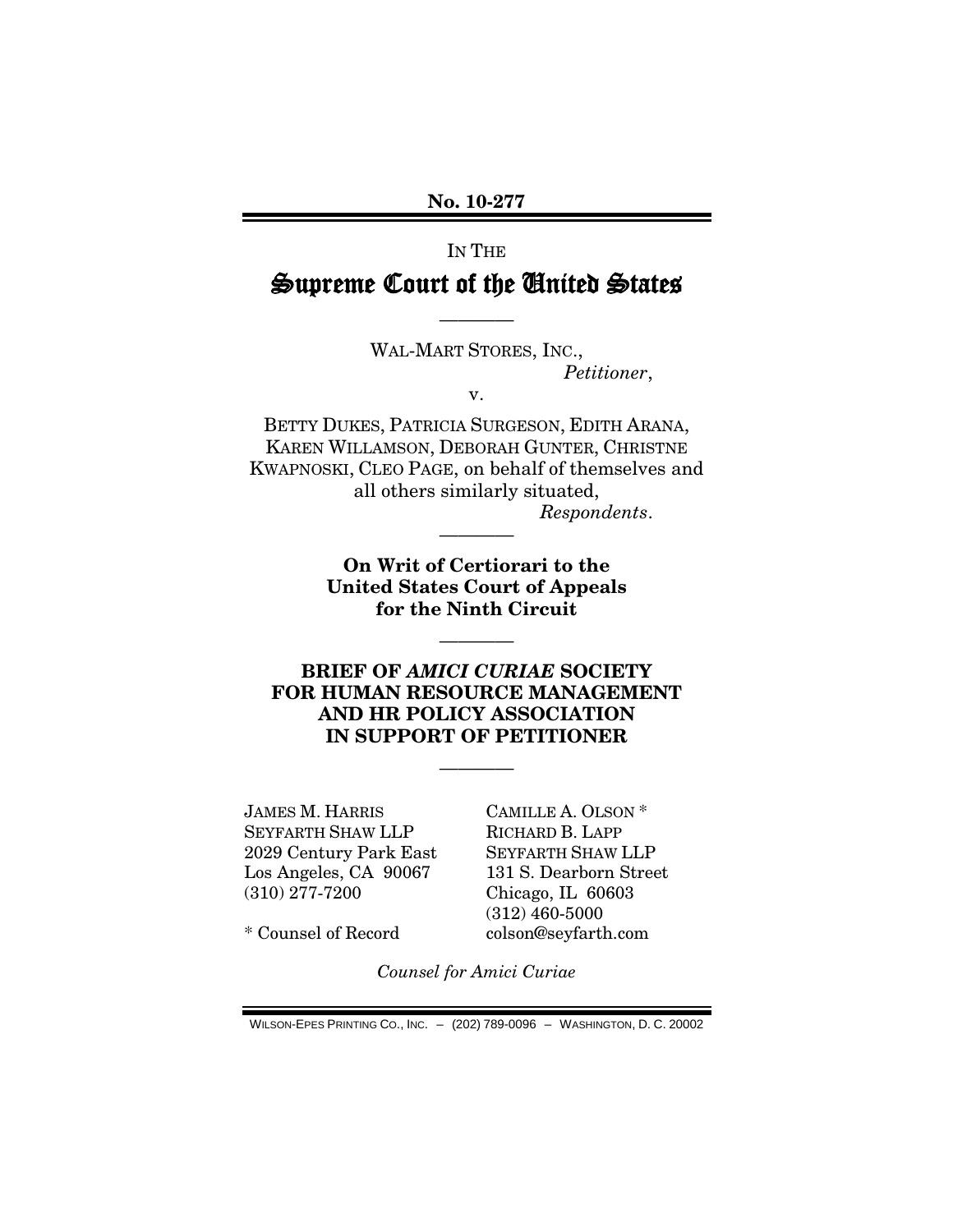## TABLE OF CONTENTS

|--|

|                                                                                                                                                                                                                                              | $\mathbf{i}$ |
|----------------------------------------------------------------------------------------------------------------------------------------------------------------------------------------------------------------------------------------------|--------------|
| TABLE OF AUTHORITIES                                                                                                                                                                                                                         | ii           |
| INTERESTS OF AMICI CURIAE                                                                                                                                                                                                                    | $\mathbf{1}$ |
|                                                                                                                                                                                                                                              | 3            |
| SUMMARY OF ARGUMENT                                                                                                                                                                                                                          | 6            |
|                                                                                                                                                                                                                                              | 8            |
| I. INDIVIDUALIZED, DISCRETIONARY<br>PERSONNEL DECISIONS<br><b>MADE</b><br>AGAINST THE BACKDROP OF A<br><b>COMPANY-WIDE DIVERSITY POLICY</b><br>ARE NOT INHERENTLY DISCRIMI-<br>NATORY, BUT REFLECT SOUND<br><b>HUMAN RESOURCES PRACTICES</b> | 8            |
| A. As This Court And The Human Re-<br>sources Literature Have Recognized,<br>Individualized Personnel Decisions<br>Are Not Inherently Discriminatory                                                                                         | 8            |
| <b>B.</b> Organization-Wide Diversity Policies<br>Play A Key Role In Creating And<br>Reinforcing A Culture Of Inclusion                                                                                                                      | 17           |
|                                                                                                                                                                                                                                              | 24           |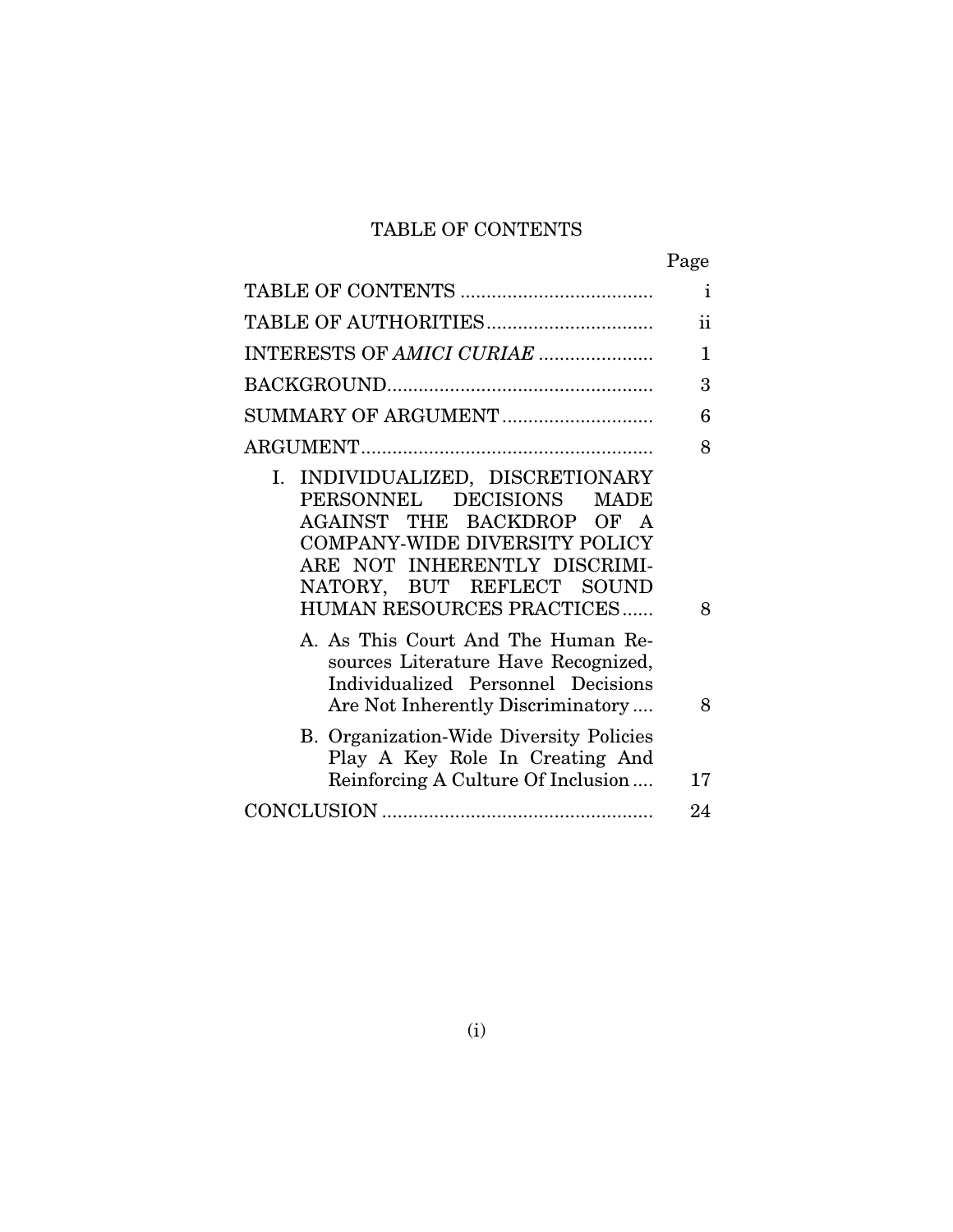# TABLE OF AUTHORITIES

| <b>CASES</b>                                                                                              | Page(s) |
|-----------------------------------------------------------------------------------------------------------|---------|
| Albemarle Paper Co. v. Moody,                                                                             | 18      |
| Burlington Industries, Inc. v. Ellerth,                                                                   | 18      |
| Denney v. City of Albany,<br>247 F.3d 1172 (11th Cir. 2001)                                               | 9       |
| Dukes v. Wal-Mart Stores, Inc.,                                                                           |         |
| Dukes v. Wal-Mart Stores, Inc.,<br>603 F.3d 571 (9th Cir. 2010) (en banc) passim                          |         |
| EEOC v. Black Gaming LLC and Casa<br>Blanca Resort & Casino,<br>Case No. 2:10-cv-02216 (D. Nev. 12/21/10) | 20      |
| EEOC v. Crothall Healthcare,<br>Case No. 4:10 CV 1221 (E.D. Ark.                                          | 20      |
| EEOC v. Haven Manor,<br>Case No. 4:10-CV-03108 (D. Neb.                                                   | 21      |
| EEOC v. Omnicare, Inc.,<br>Case No. 10 cv 364 (W.D. Wisc.                                                 | 20      |
| <i>Engquist v. Oregon Dep't of Agric.,</i>                                                                |         |
| Faragher v. City of Boca Raton,                                                                           | 18      |

ii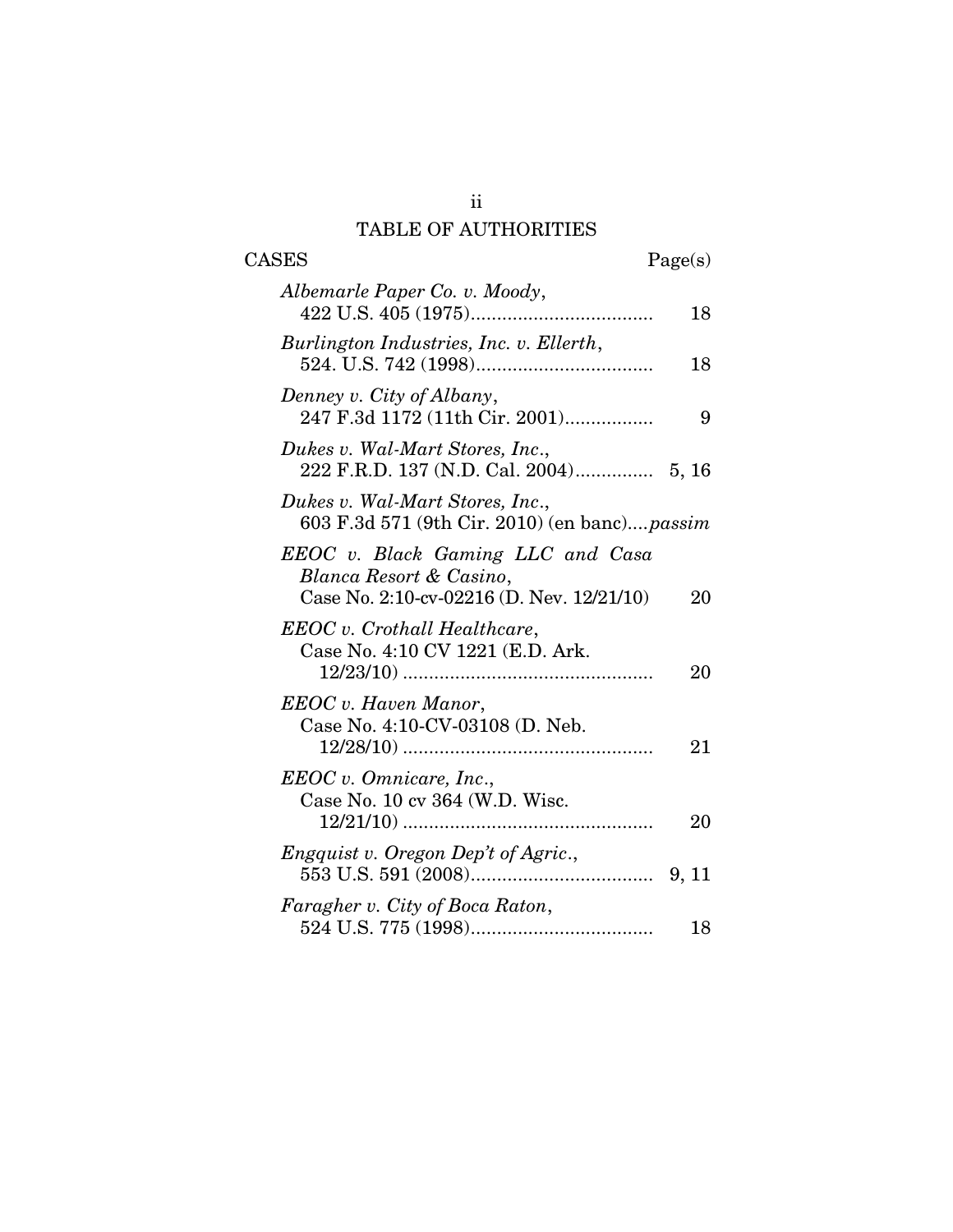| σeι<br>. . | s |
|------------|---|
|            |   |

| Kolstad v. American Dental Assoc.,                                                                                                                                                                            |    |
|---------------------------------------------------------------------------------------------------------------------------------------------------------------------------------------------------------------|----|
| Martel v. Cnty of Los Angeles,<br>56 F.3d 993 (9th Cir. 1995) (en banc),<br>cert. denied, 516 U.S. 944 (1995)                                                                                                 | 9  |
| Martin v. Franklin Cap. Corp.,                                                                                                                                                                                | 10 |
| Sperling v. Hoffman-La Roche, Inc.<br>924 F. Supp. 1346 (D.N.J. 1996)                                                                                                                                         | 9  |
| Watson v. Fort Worth Bank & Trust,                                                                                                                                                                            |    |
| STATUTES AND REGULATIONS                                                                                                                                                                                      |    |
|                                                                                                                                                                                                               | 20 |
| <b>RULES</b>                                                                                                                                                                                                  |    |
|                                                                                                                                                                                                               | 3  |
| <b>OTHER AUTHORITIES</b>                                                                                                                                                                                      |    |
| Ronald L. Adler & Tom Coleman, Job<br>Performance Management Profile: Ex-<br>ample Audit of HR Function, SHRM                                                                                                 | 13 |
| James T. Austin & Peter Villanova,<br>The Criterion Problem: 1917-1992, 77 J.<br>Applied Psychol. 836 (1992)                                                                                                  | 11 |
| Susan Bissom-Ramp, An Ounce of Preven-<br>tion Is a Poor Substitute for a Pound of<br>Cure: Confronting the Developing Juris-<br>prudence of Education and Prevention in<br>Employment Discrimination Law, 22 |    |
| Berk. J. Emp. & Lab. L. 1 (2001)                                                                                                                                                                              | 19 |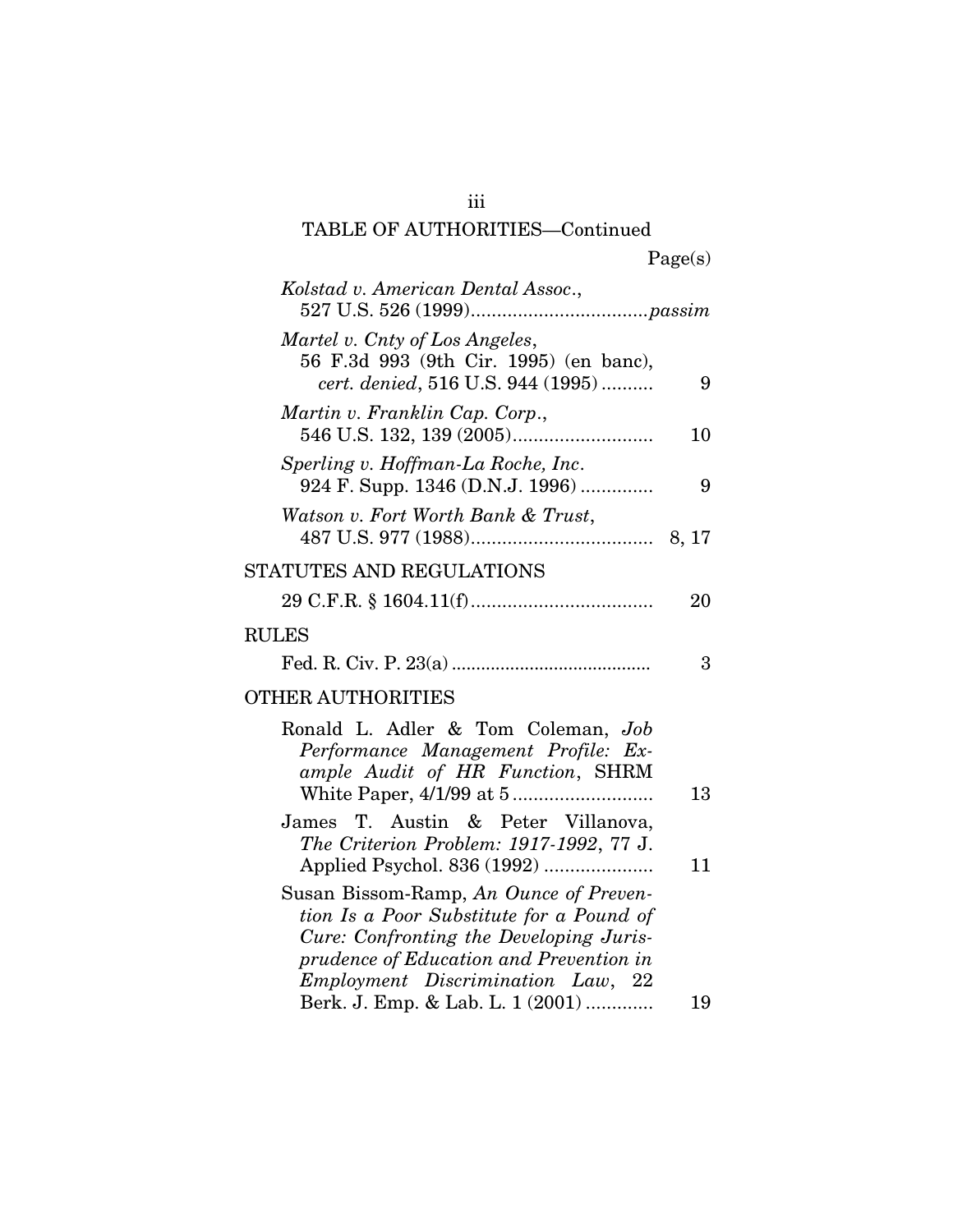| Page(s) |  |  |
|---------|--|--|
|         |  |  |

| Peter L. Bye, Realizing Full Potential of<br>Diversity and Inclusion As a Core Busi-<br>ness Strategy, SHRM White Paper,                                                          | 21 |
|-----------------------------------------------------------------------------------------------------------------------------------------------------------------------------------|----|
| Frank Dobbin et al., Diversity Manage-<br>ment in Corporate America, 6 Contexts                                                                                                   | 21 |
| EEOC "Best Practices for Employers and<br>Human Resources/EEO Professionals."<br><i>Available at wwl.eeoc.gov//eeoc/ initiatives/</i><br>e-race/bestpracticesemployers.cfm?render |    |
| EEOC "Best Practices: How to Prevent<br>Race and Color Discrimination." Avail-<br><i>able at wwl.eeoc.gov//eeoc/initiatives/e-</i><br>race/bestpracticesemployers.com             | 20 |
| Encyclopedia of Business and Finance<br>(Gale Publishing, 2d ed. 2006)  12, 14                                                                                                    |    |
| Robert L. Greene, Effective Performance<br>Appraisal: A Global Perspective, SHRM                                                                                                  | 12 |
| Alexandra Kalev et al., Best Practices or<br>Best Guesses? Assessing the Efficacy of<br>Corporate Affirmative Action and Diver-<br>sity Policy, 71 American Soc. Rev. 589         |    |
|                                                                                                                                                                                   | 21 |

iv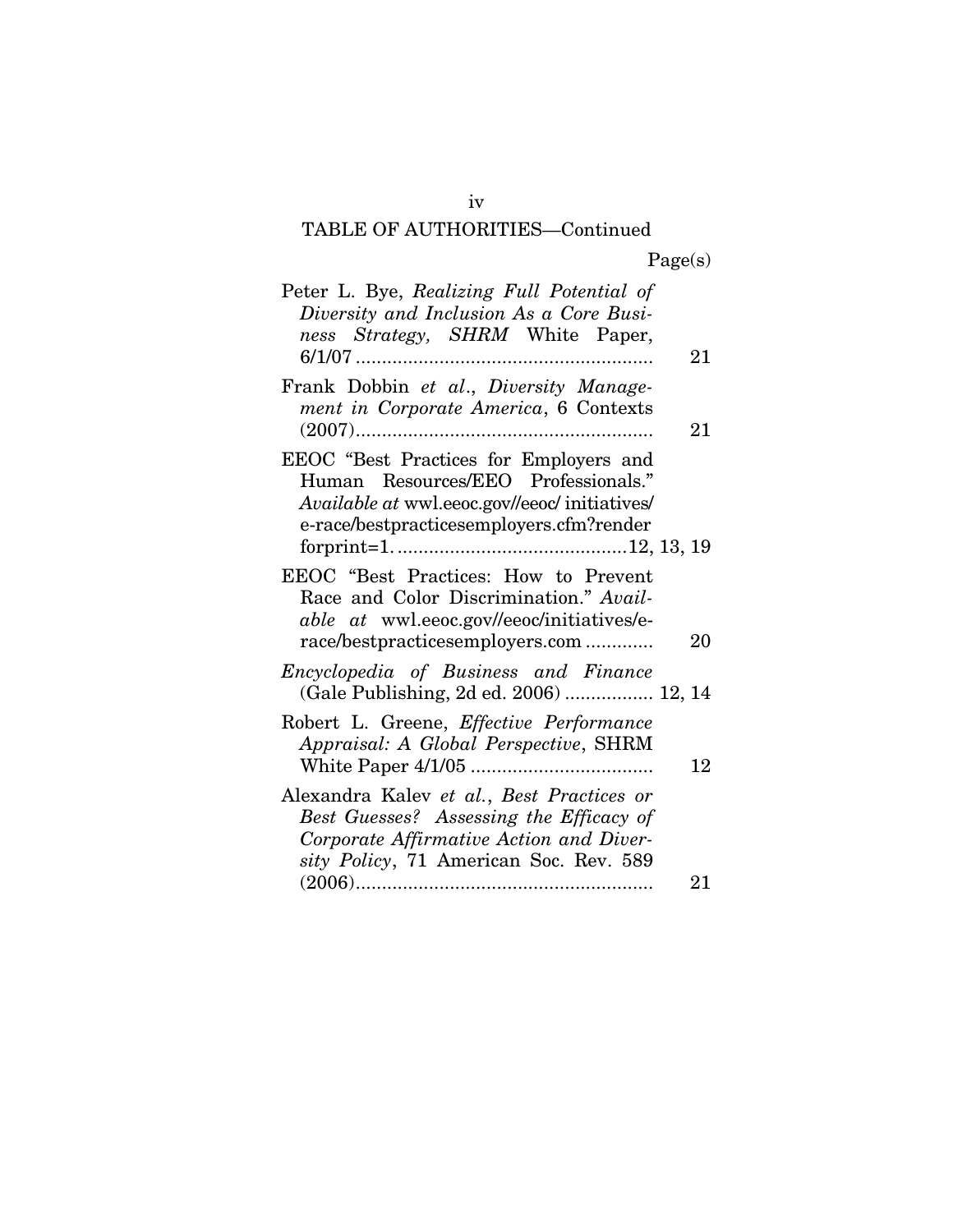| Ziva Kunda & Steven J. Spender, When Do<br>Stereotypes Come to Mind and When<br>Do They Color Judgment? A Goal-Based<br>Theoretical Framework for Stereotype<br>Activation and Application, 129 Psychol. | 22     |
|----------------------------------------------------------------------------------------------------------------------------------------------------------------------------------------------------------|--------|
| Frank J. Landy, Stereotypes, Bias, and<br>Personnel Decisions: Strange and<br>Stranger, 1 Industrial & Org'l Psychol.:<br>Perspectives on Sci. & Practices, 379,                                         | $22\,$ |
| Jennifer S. Lerner & Philip E. Tetlock,<br>Accounting for the Effects of Accounta-<br>bility, 125 Psychol. Bull. 255 (1999)                                                                              | 21     |
| Kevin Oakes. "Six Steps to Improve Diver-<br>sity Iniatives," Diversity Magazine (Sept.<br>17, 2008), <i>available at</i> http://www.<br>diversityexectuive.com/article.php?articl                       | 21     |
| Roger Parloff, The War Over Unconscious<br>Bias, 156 Fortune 90 (Oct. 15, 2007)                                                                                                                          | 6      |
| Society for Human Resource Management,<br>Managing Employee Performance, SHRM                                                                                                                            | 13     |
| Society for Human Resource Management,<br>"2000 Performance Management Survey"<br><i>available at http://www.personnel</i><br>decisions.com.sg/learning/pdfs/research_                                   |        |

v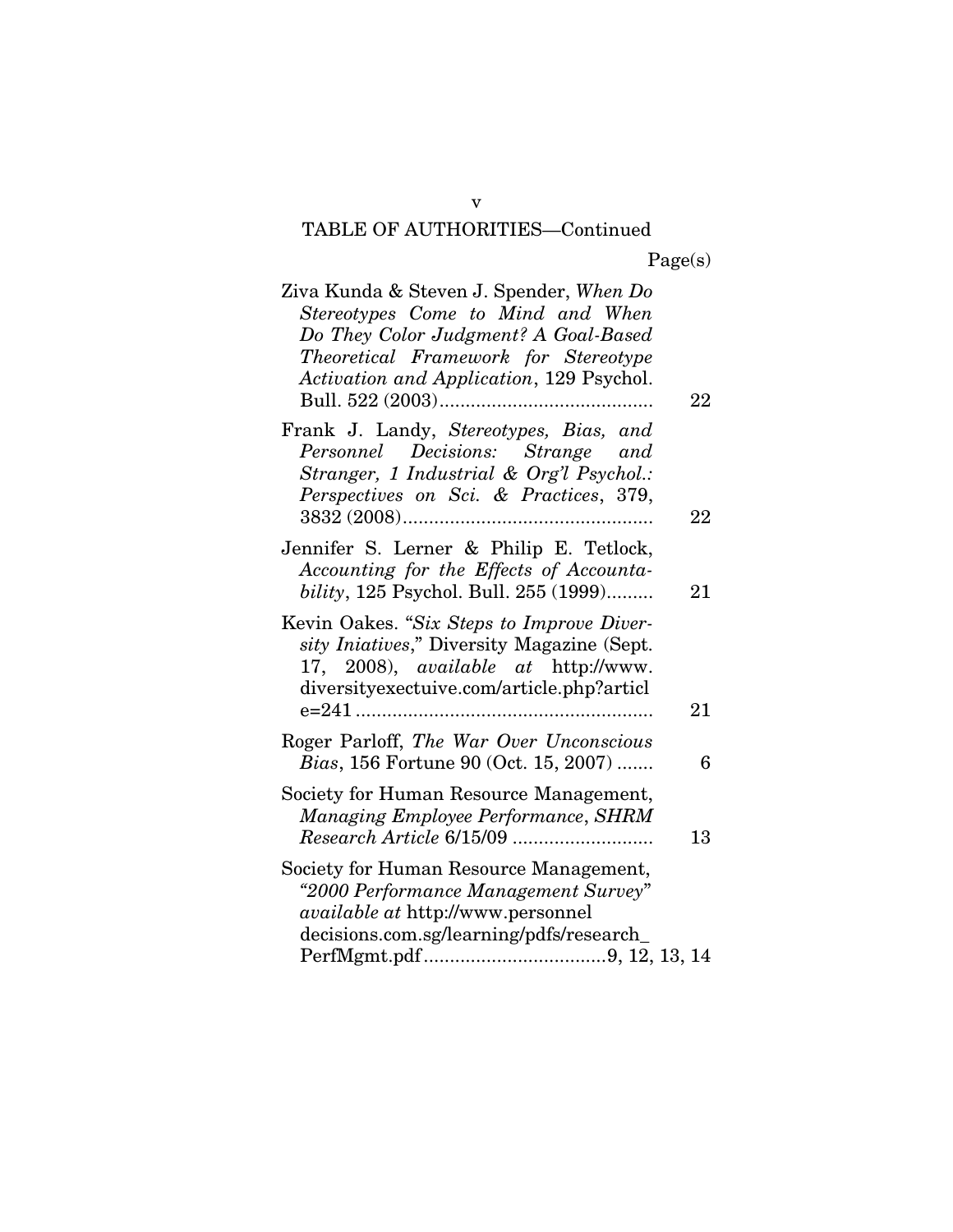Page(s)

| Society for Human Resource Management,<br>Weekly Online Survey: March 15, 2005 14, 15                                                                                   |    |
|-------------------------------------------------------------------------------------------------------------------------------------------------------------------------|----|
| Society for Human Resource Management,<br>Workplace Diversity Practices: How Has<br>Diversity and Inclusion Changed Over<br>Time? A Comparative Examination:            | 22 |
| Jeffrey R. Spence & Lisa M. Keeping, The<br>Impact of Non-performance Information<br>on Ratings of Job Performance: A Policy-<br>capturing Approach, 31 J. Org'l Behav. | 11 |
| Philip E. Tetlock & Gregory Mitchell, Im-<br>plicit Bias and Accountability Systems:<br>What Must Organizations Do to Prevent<br>Discrimination? 29 Res. Org'l Behv. 3  | 21 |
| Warren Thorngate et al., Judging Merit                                                                                                                                  | 12 |
| Barbara D. Underwood, Law and the<br>Crystal Ball: Predicting Behavior with<br>Statistical Inference and Individualized<br>Judgment, 88 Yale L.J. 1408 (1978)  10, 11   |    |

vi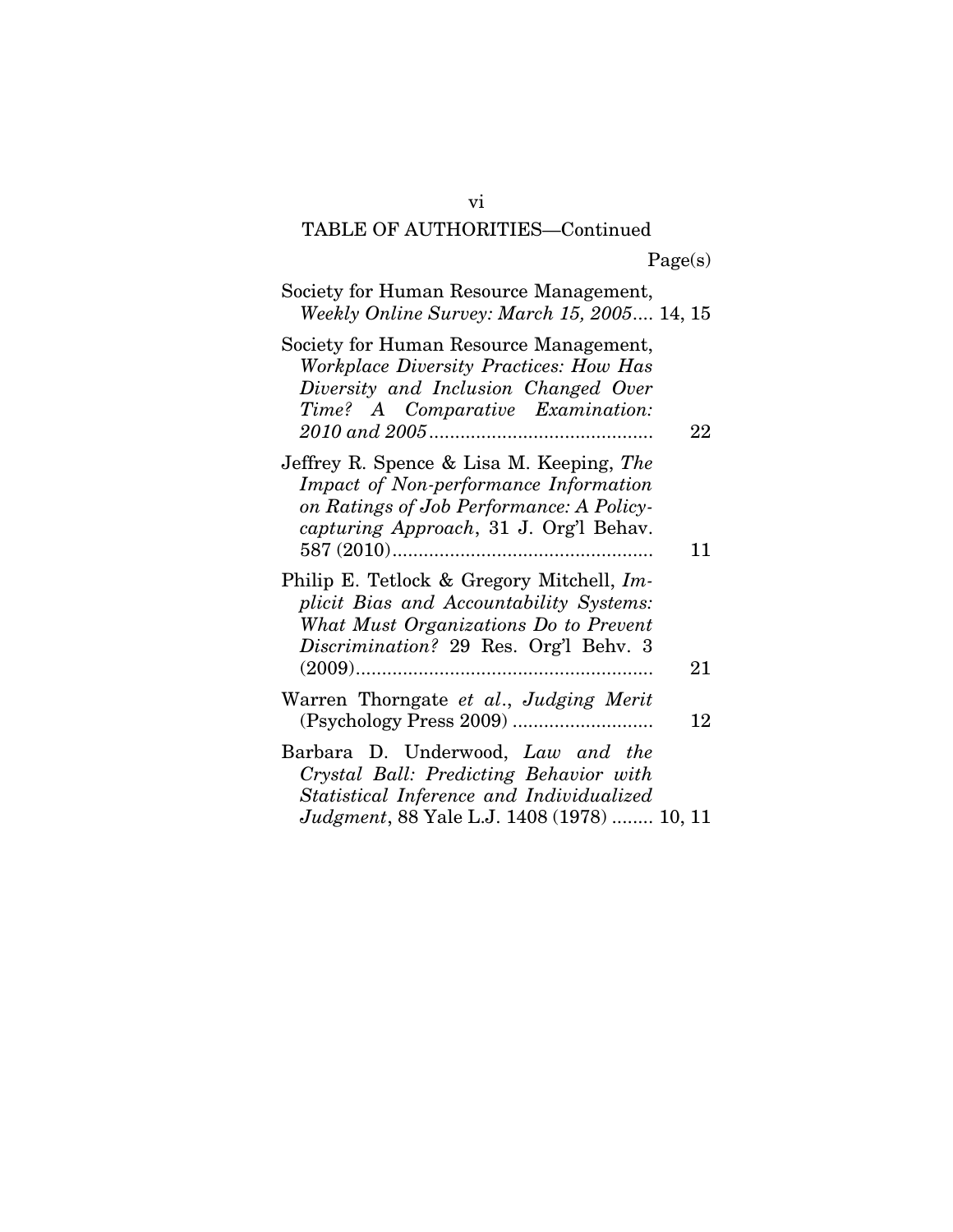## IN THE Supreme Court of the United States

### ———— No. 10-277 ————

WAL-MART STORES, INC., *Petitioner*,

v.

BETTY DUKES, PATRICIA SURGESON, EDITH ARANA, KAREN WILLAMSON, DEBORAH GUNTER, CHRISTNE KWAPNOSKI, CLEO PAGE, on behalf of themselves and all others similarly situated,

*Respondents*.

**On Writ of Certiorari to the United States Court of Appeals for the Ninth Circuit**

————

————

### **BRIEF OF** *AMICI CURIAE* **SOCIETY FOR HUMAN RESOURCE MANAGEMENT AND HR POLICY ASSOCIATION IN SUPPORT OF PETITIONER**

### ———— **INTERESTS OF** *AMICI CURIAE* **[1](#page-7-0)**

*Amicus curiae* Society for Human Resources Management ("SHRM" or the "Society") is the world's

<span id="page-7-0"></span> <sup>1</sup> Pursuant to Rule 37.6 of this Court, *amici curiae* certify that no counsel for any party authored this brief in whole or in part, that no such counsel or party made a monetary contribution intended to fund the preparation or submission of this brief, and that no person other than *amici,* their members, and their counsel made such a monetary contribution. The parties' letters consenting to the filing of this brief have been filed with the Clerk.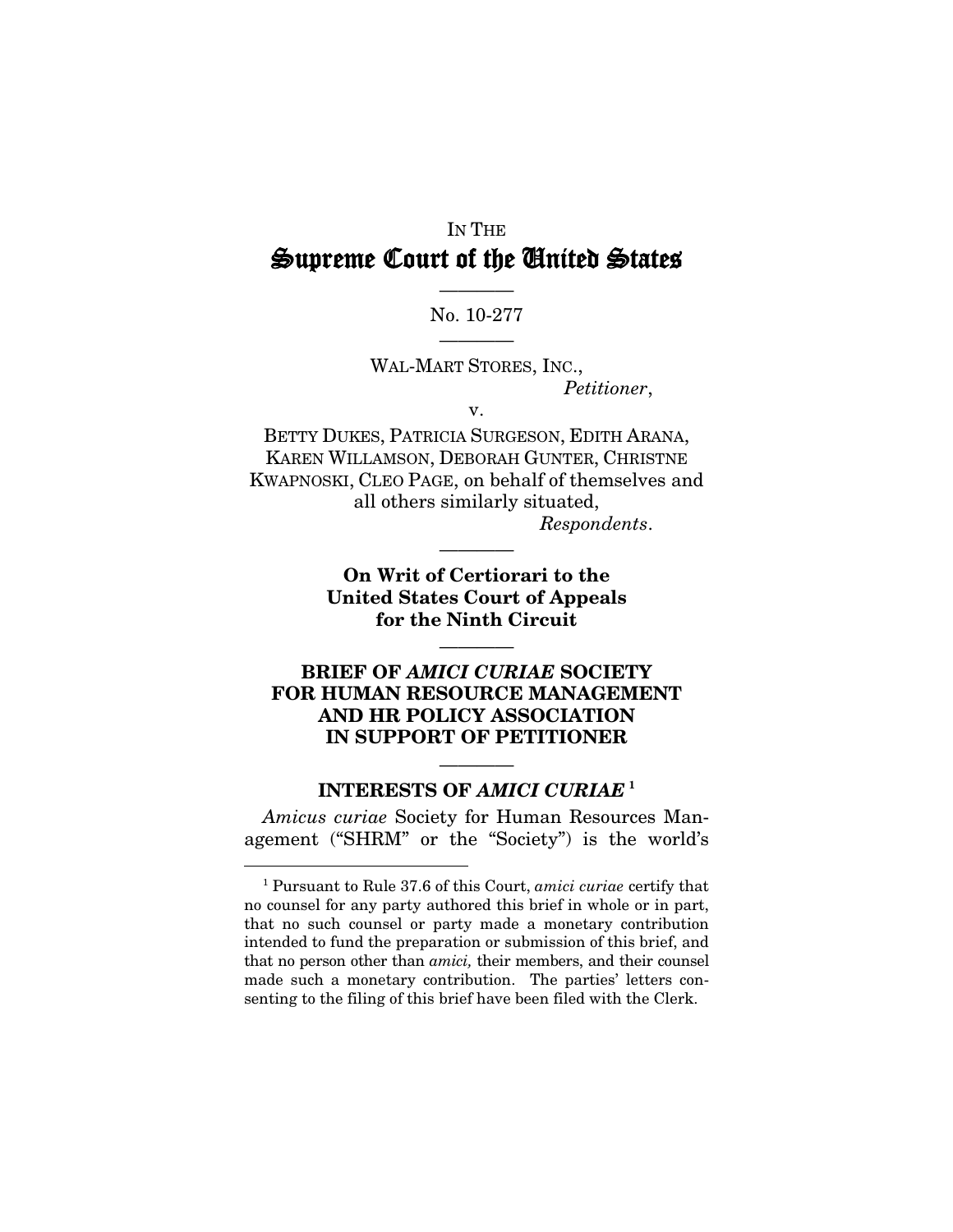largest association devoted to human resource ("HR") management. SHRM represents over 250,000 human resources professionals who make up its membership. The purposes of the Society, as set forth in its bylaws, are to promote the use of sound and ethical human resources management practices in the profession, and (a) to be a recognized world leader in human resources management; (b) to provide high-quality, dynamic, and responsive programs and service to its customers with interests in human resources management; (c) to be the voice of the profession on human resources management issues; (d) to facilitate the development and guide the direction of the human resources profession; and (e) to establish, monitor, and update standards for the profession. As an influential voice, the Society advances the human resources profession to ensure that human resources is recognized as an essential partner in developing and executing organizational strategy. Founded in 1948, SHRM currently has more than 575 affiliated chapters within the United States and members in more than 140 countries.

*Amicus curiae* HR Policy Association represents the chief human resources officers of over 300 of the largest employers doing business in the United States. Representing every major industrial sector, HR Policy Association's principal mission has been to ensure that laws and policies affecting human resources are sound, practical, and responsive to the realities of the workplace. To that end, the HR Policy Association provides its members, policy-makers, courts, agencies and the public with in-depth information, analysis, and opinion regarding current situations and emerging trends in labor and employment policy.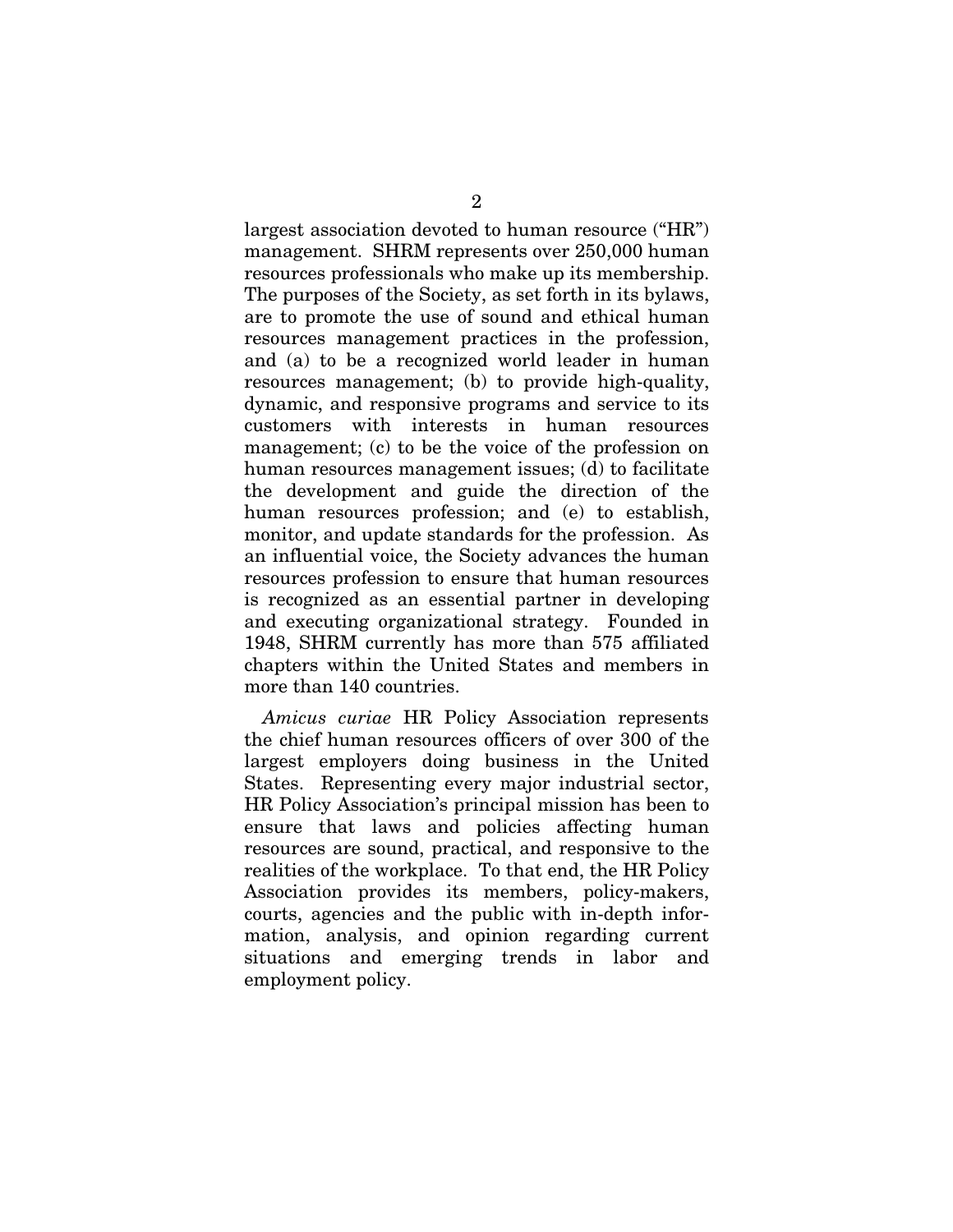*Amici's* expertise and widespread knowledge of human resources practices in the United States provides them with a unique interest in, and perspective on, the human resources practices that underlie the Ninth Circuit decision below—specifically, individualized performance reviews and the impact of organization-wide diversity programs on internal culture—topics that were misunderstood, misjudged, and ignored by the Ninth Circuit here.

#### **BACKGROUND**

In granting certiorari, the Court directed the parties to address whether the certification order "was consistent with Rule 23(a)," which requires that the party seeking class certification demonstrate the existence of questions of fact or law common to the entire class. The Ninth Circuit majority found this element was satisfied despite the admitted "absence of a specific discriminatory policy promulgated by Wal-Mart" applicable to the 500,000-plus class members employed in the Company's 3,400 stores around the country. *Dukes v. Wal-Mart Stores, Inc*., 603 F.3d 571, 603 (9th Cir. 2010) (en banc).

The Ninth Circuit majority instead concluded Plaintiffs had demonstrated "a common legal or factual question regarding whether Wal-Mart's policies or practices are discriminatory" by a combination of evidence that the Company had established centralized policies and a strong corporate culture coupled with "[e]vidence" of "excessive subjectivity in personnel decisions" made at the local level. *Id*. at 600. Those combined factors, the Ninth Circuit concluded (without considering the Company's strong corporate diversity policy and program), "provides a wide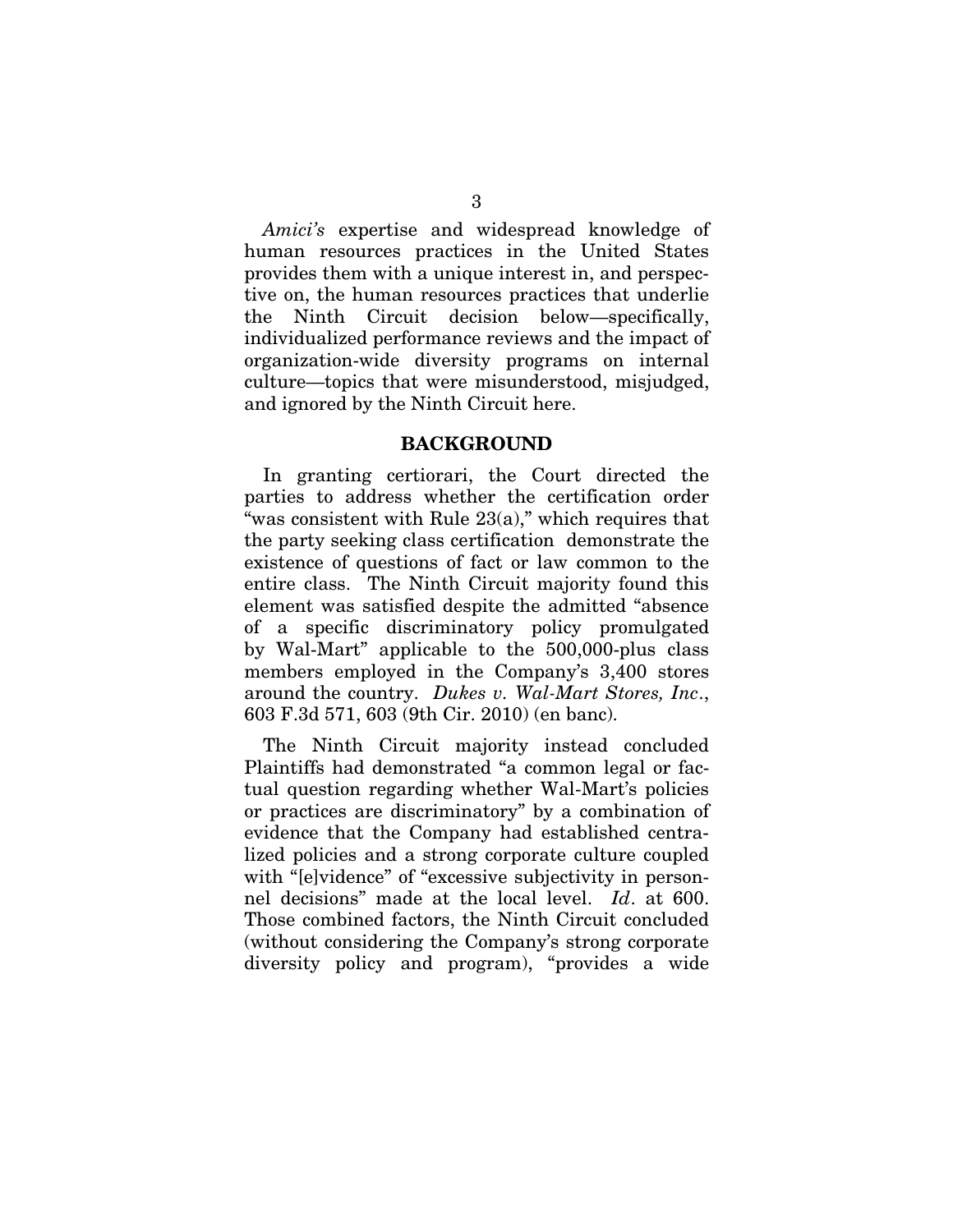enough conduit for gender bias to potentially seep into the system."  $Id.$  at 601.<sup>2</sup>

In reaching this conclusion, the Ninth Circuit ignored the Company's reasons for its localized decision-making and its corporate-wide diversity policy and practices. Instead, the Ninth Circuit relied heavily on the testimony of Plaintiffs' sociological expert, Dr. William Bielby, who opined that "Wal-Mart has and promotes a strong corporate culture, a culture that *may* include gender stereotyping." *Id.* at 601 (emphasis added). However, Dr. Bielby never opined, and the Ninth Circuit never found, that Wal-Mart had ever adopted a policy encouraging gender stereotyping, or had ever intentionally encouraged or enabled such stereotyping. In fact, Wal-Mart's corporate-wide diversity policies and programs were directly contrary to that claim. *Id*.

Rather, Dr. Bielby opined that "gender stereotypes are especially likely to influence personnel decisions when they are based on non-formulaic factors, because substantial decision-maker discretion tends to allow people to seek out and retain stereotyping information and ignore or minimize information that defies stereotypes." *Id*. Because Wal-Mart's in-store managers make individualized pay and promotion decisions, Dr. Bielby concluded the Company's pay

<span id="page-10-0"></span> <sup>2</sup> The Ninth Circuit also concluded Plaintiffs had shown "expert statistical evidence of class-wide gender disparities attributable to discrimination," *Dukes*, 603 F.3d at 600, a conclusion it reached even though "over 90 percent of Wal-Mart's stores showed no statistical difference in the hourly pay rates between men and women associates with similar work-related characteristics." *Id*. at 637 (Ikuta, J. dissenting). The gross methodological errors in the statistical analysis of the Ninth Circuit majority are discussed in Wal-Mart's merits brief as well as in other *amicus* filings.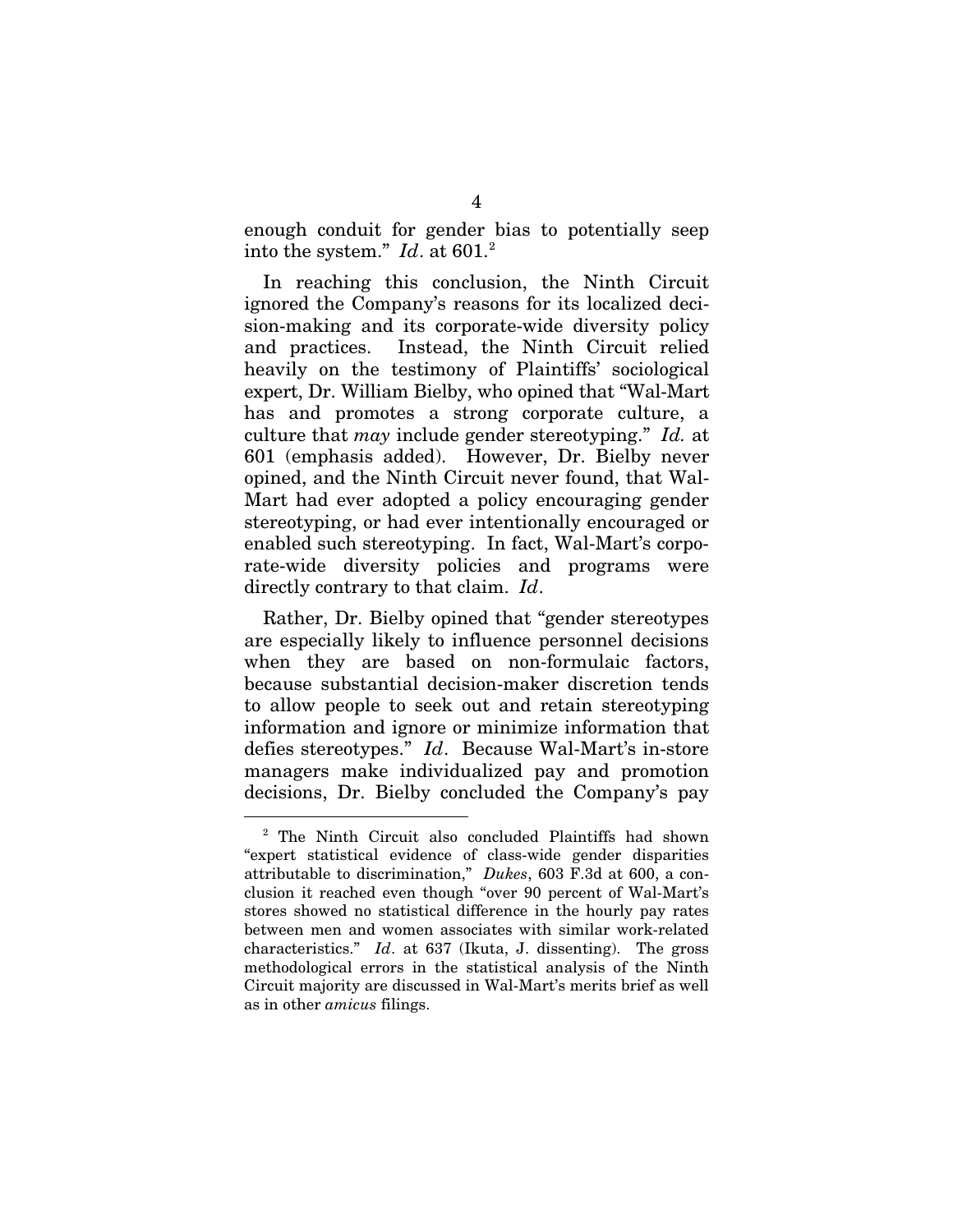and promotion decisions are therefore "vulnerable to gender bias." *Id*.

The Ninth Circuit expressly endorsed Dr. Bielby's theory. *Id*. at 601-03. It did so even though, as Plaintiffs had conceded and the District Court acknowledged, Dr. Bielby "cannot definitively state how regularly stereotypes play a meaningful role in employment decisions at Wal-Mart," and thus could not say that gender stereotyping occurred 95% or 0.5% of the time. *Dukes v. Wal-Mart Stores, Inc*., 222 F.R.D. 137, 154, 192 (N.D. Cal. 2004).

The Ninth Circuit paid mere lip service to the Company's systematic efforts to create and perpetuate a "strong corporate culture," *Dukes*, 603 F.3d at 597 n.18, 600-01, 612, as it never described the supposed contours of that culture. Thus, it never discussed the Company's formal diversity policy or its extensive diversity initiatives, both of which originated with senior management and were repeatedly stressed in training sessions for all employees. The Ninth Circuit simply mentioned in passing that Dr. Bielby had purported to identify unspecified "deficiencies" in those programs. *Dukes*, 603 F.3d at 601.

Likewise, the District Court never examined the contours of the Company's "corporate culture" in any meaningful way. Thus, while it acknowledged the Company "has increased its emphasis on diversity issues in the past few years," it appeared to discount those efforts, noting Dr. Bielby had criticized the utility of those efforts. *Id*. at 153-54. And while it acknowledged "Wal-Mart has earned national diversity awards . . . [and] has diversity goals. . . ," *id*. at 154, it never assessed the impact of those diversity initiatives on the Company's "corporate culture" or on its personnel decisions.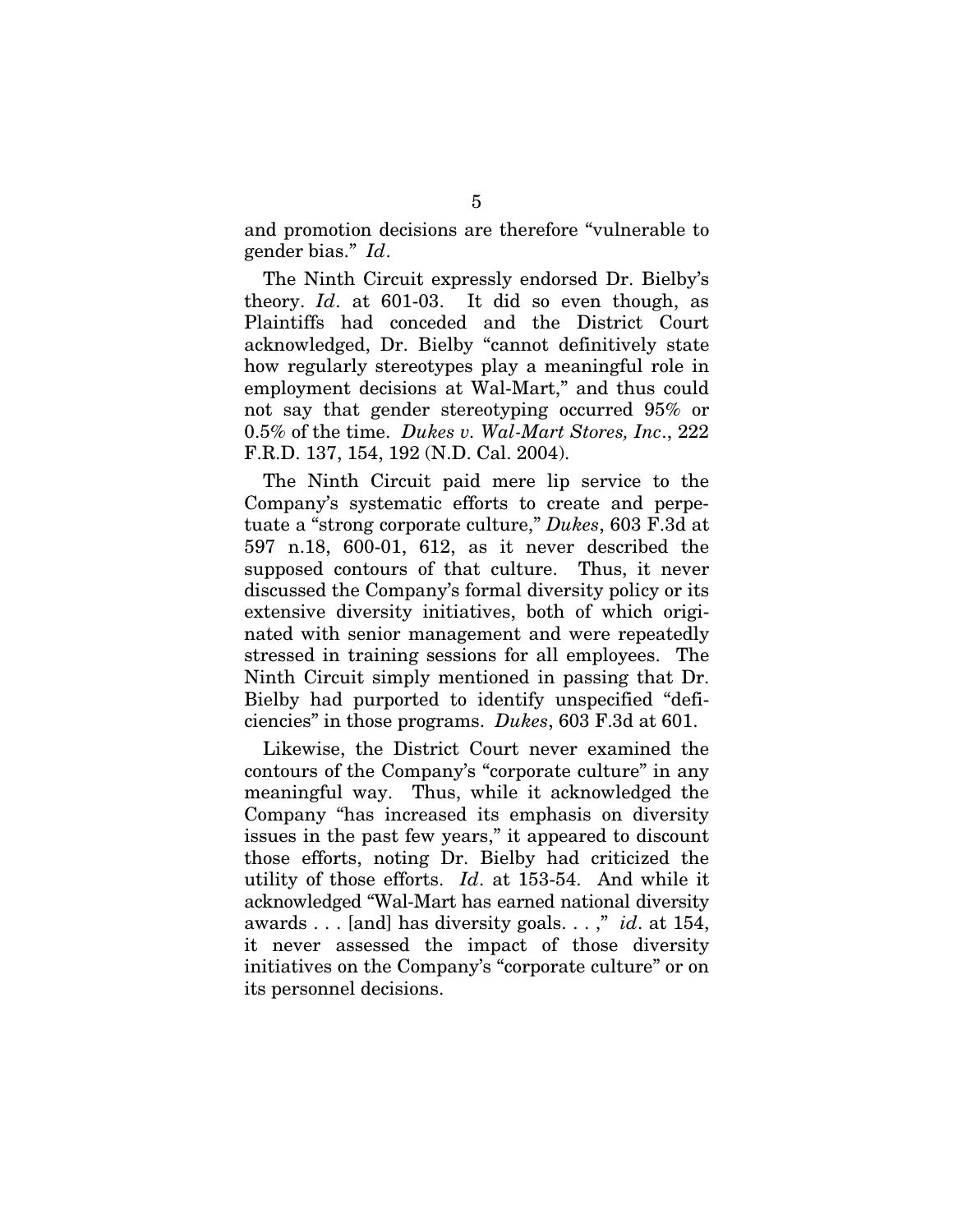#### **SUMMARY OF ARGUMENT**

The finding of commonality that the Ninth Circuit endorsed to justify this massive class action rests largely on the following supposition: the Company (a) has a "strong corporate culture" that "may include gender stereotyping" (b) allowing in-store managers to make individualized pay and promotion decisions (c) from which it follows that its personnel decisions are "vulnerable" to discrimination. *Dukes*, 603 F.3d at 601. In other words, the Ninth Circuit endorsed the theory that the combination of centralized, company-wide culture and decentralized, individualized, non-formulaic personnel decision-making can be inherently discriminatory.

The "subjectivity leads to bias" theory, which plaintiffs' experts have employed widely in an array of class action litigation against numerous companies,<sup>[3](#page-12-0)</sup> ironically is based on stereotyping of the very type that the federal employment laws themselves condemn. The theory assumes not only that all local decision-makers are inherently biased, but that all (men and women alike) suffer from the exact same bias—which here supposedly caused them to discriminate against women without even knowing they were doing so.

The premises underlying this theory of commonality are at odds with common sense, as well as with human resources experience and literature. First, far from being universally criticized, individualized deci-

<span id="page-12-0"></span> <sup>3</sup> *See* Roger Parloff, *The War Over Unconscious Bias*, Fortune, Oct. 15, 2007, at 94 ("[*Dukes*] is no aberration; it's an epitome. It shares a common skeletal structure with almost every employment discrimination action today and thus opens a telling window on a looming litigation threat to corporate America.").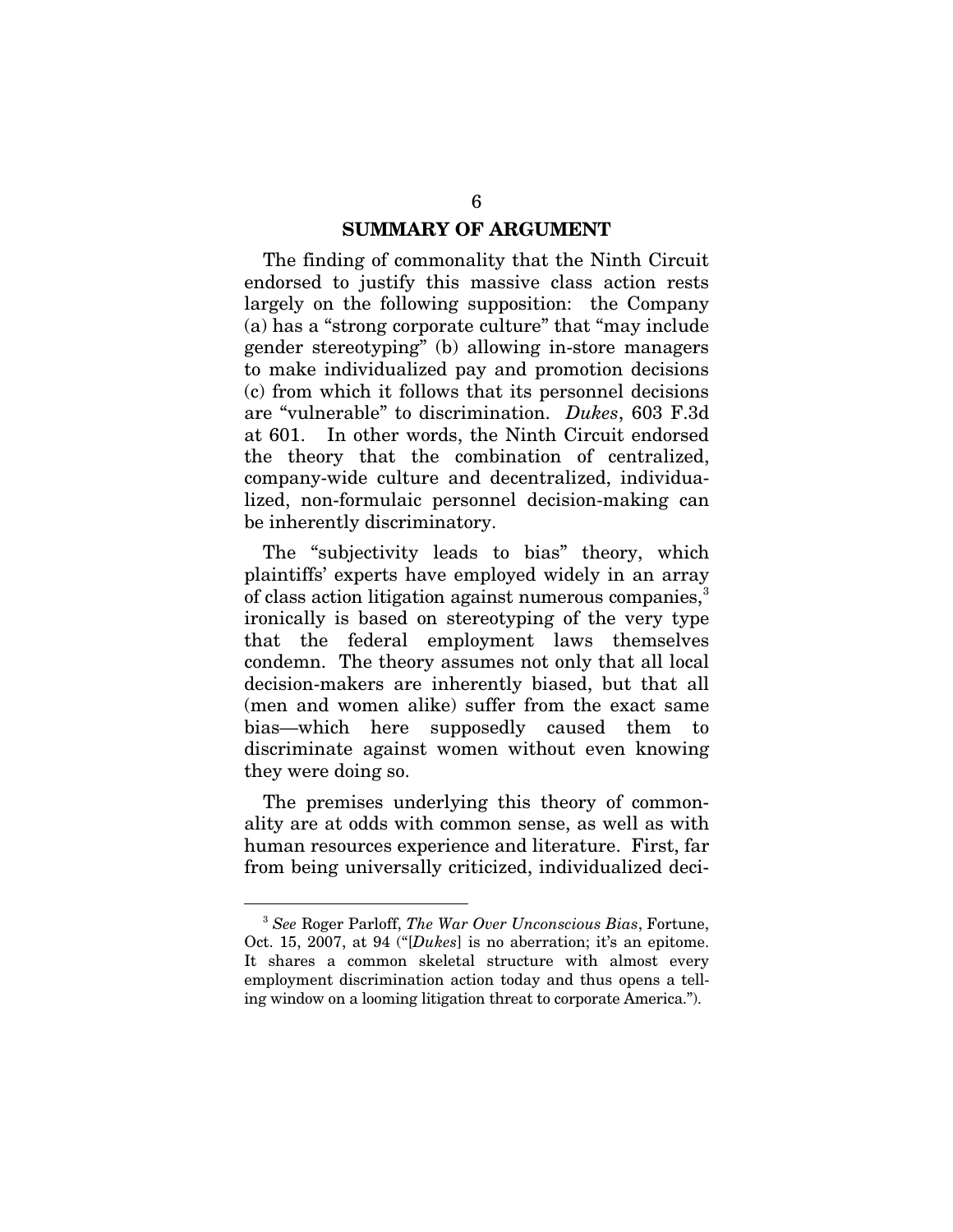sion-making is frequently essential, an insight borne out by this Court's decisions, the relevant literature, and every-day life. Indeed, virtually every United States organization relies heavily on the exercise of individual judgments by supervisors in making personnel decisions—precisely because that input is necessary, valuable, and reliable.

Second, this Court's decisions, the EEOC's recommended "Best Practices," and human resources literature all recognize the key role company-wide diversity policies play in creating and reinforcing a culture of inclusion. The Ninth Circuit, however, concluded Wal-Mart's culture rendered its personnel decisions "vulnerable" to discrimination without even considering the influence of Wal-Mart's diversity policies and programs in shaping that culture. Contrary to Dr. Bielby's and the Ninth Circuit's view, Wal-Mart's "corporate culture" was, because of its diversity initiatives, inclusive and not "vulnerable" to insidious discrimination.

There was no sound reason on this record for the Ninth Circuit to conclude that the countless individualized personnel decisions made by thousands of in-store managers over the years constituted a single, inherently discriminatory policy. That is because the Company never "promulgated" "a specific discriminatory policy," but rather had supplemented its antidiscrimination policies with a robust company-wide diversity policy to create a culture of inclusion. Thus, the Company's individualized, "subjective" personnel judgments therefore were not inherently discriminatory, but rather represented a sound and fair form of evaluation.

Moreover, the Ninth Circuit's decision "is directly contrary to the purposes underlying Title VII."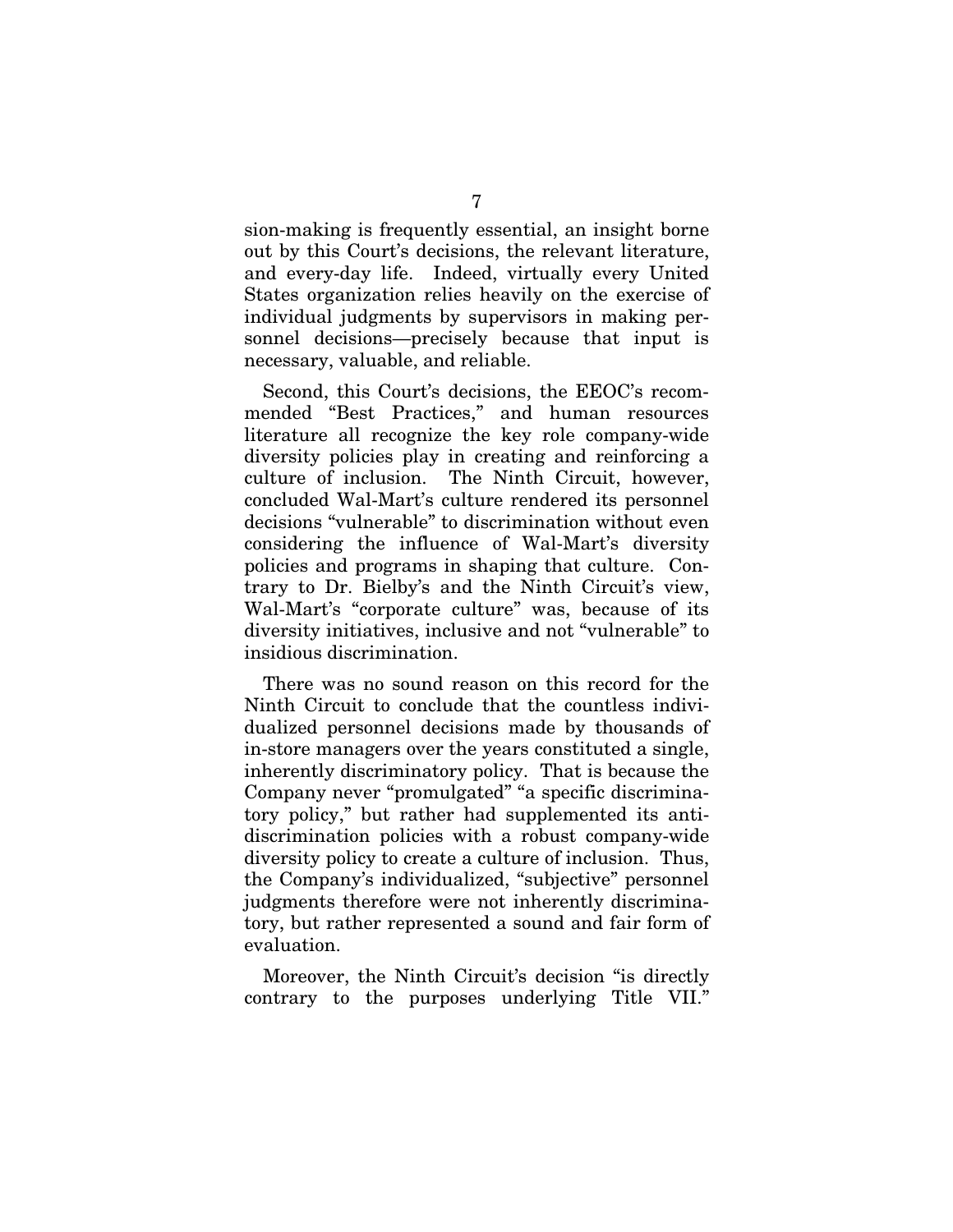*Kolstad v. American Dental Assoc.*, 527 U.S. 526, 545 (1999). As this Court has explained, "those purposes are "advanced where employers are encouraged to adopt antidiscrimination policies and to educate their personnel on Title VII's prohibitions." *Id*. But by certifying a massive class without even considering the impact of Wal-Mart's diversity policies on its culture and decision-making, the certification Order underestimates the value of such programs and weakens the incentives to create or maintain voluntary diversity programs.

#### **ARGUMENT**

- **I. INDIVIDUALIZED, DISCRETIONARY PERSONNEL DECISIONS MADE AGAINST THE BACKDROP OF A COM-PANY-WIDE DIVERSITY POLICY ARE NOT INHERENTLY DISCRIMINATORY, BUT REFLECT SOUND HUMAN RESOURCES PRACTICES**
	- **A. As This Court And The Human Resources Literature Have Recognized, Individualized Personnel Decisions Are Not Inherently Discriminatory**

Contrary to the Ninth Circuit's strong suspicion of decentralized, discretionary personnel decisions made by direct managers of employees, this Court has recognized that "an employer's policy of leaving promotion decisions to the unchecked discretion of lower level supervisors should itself raise no inference of discriminatory conduct." *Watson v. Fort Worth Bank & Trust*, 487 U.S. 977, 990 (1988). On the contrary, "it may be customary and quite reasonable simply to delegate employment decisions to those employees who are most familiar with the jobs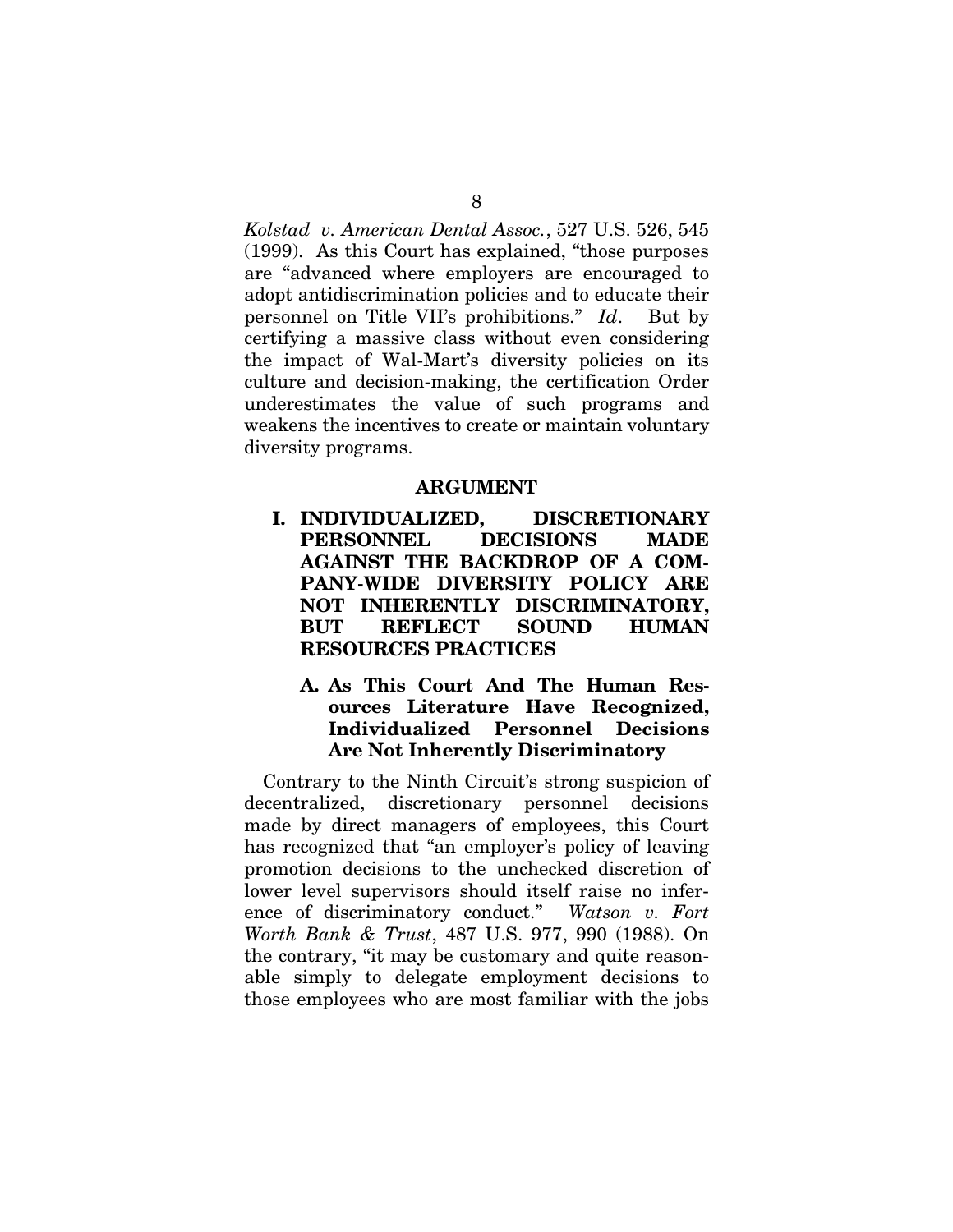to be filled and with the candidates for those jobs." *Id*.

Indeed, "[e]mployment decisions are quite often subjective and individualized, resting on a wide array of factors that are difficult to articulate and quantify." *Engquist v. Oregon Dep't of Agric*., 553 U.S. 591, 604 (2008). Simply put, "[s]ubjective evaluations of a job candidate are often critical to the decisionmaking process, and . . . can be just as valid as objective reasons." *Denney v. City of Albany*, 247 F.3d 1172, 1185-86 (11th Cir. 2001).[4](#page-15-0) *See also, Martel v. Cnty. of Los Angeles*, 56 F.3d 993, 995 (9th Cir.) (en banc) (reversal of discretionary trial decisions, such as denial of continuance, permissible "only upon the clearest showing") *cert. denied*, 516 U.S. 944 (1995).

Federal courts are not alone in recognizing the value of decentralized, decision-making that features discretionary judgment. Indeed, one can find the reliability of such decision-making confirmed in social sciences literature, human resources literature, and day-to-day life experiences. Further confirming the validity of discretionary exercise of personal managerial judgment is SHRM's survey evidence, which reports that "[a]cross all job levels, the direct supervisor had the most input into [individual employee] performance evaluation[s]," and that 96% of corporations rely heavily on input from direct supervisors in conducting employee job performance appraisals.

<span id="page-15-0"></span> <sup>4</sup> *See also, e.g., Sperling v. Hoffman-La Roche, Inc*. 924 F. Supp. 1346, 1363 (D.N.J. 1996) ("giv[ing] managers the discretion to make employment decisions . . . is not tantamount to a decision by a company to pursue a systematic, companywide policy of intentional discrimination").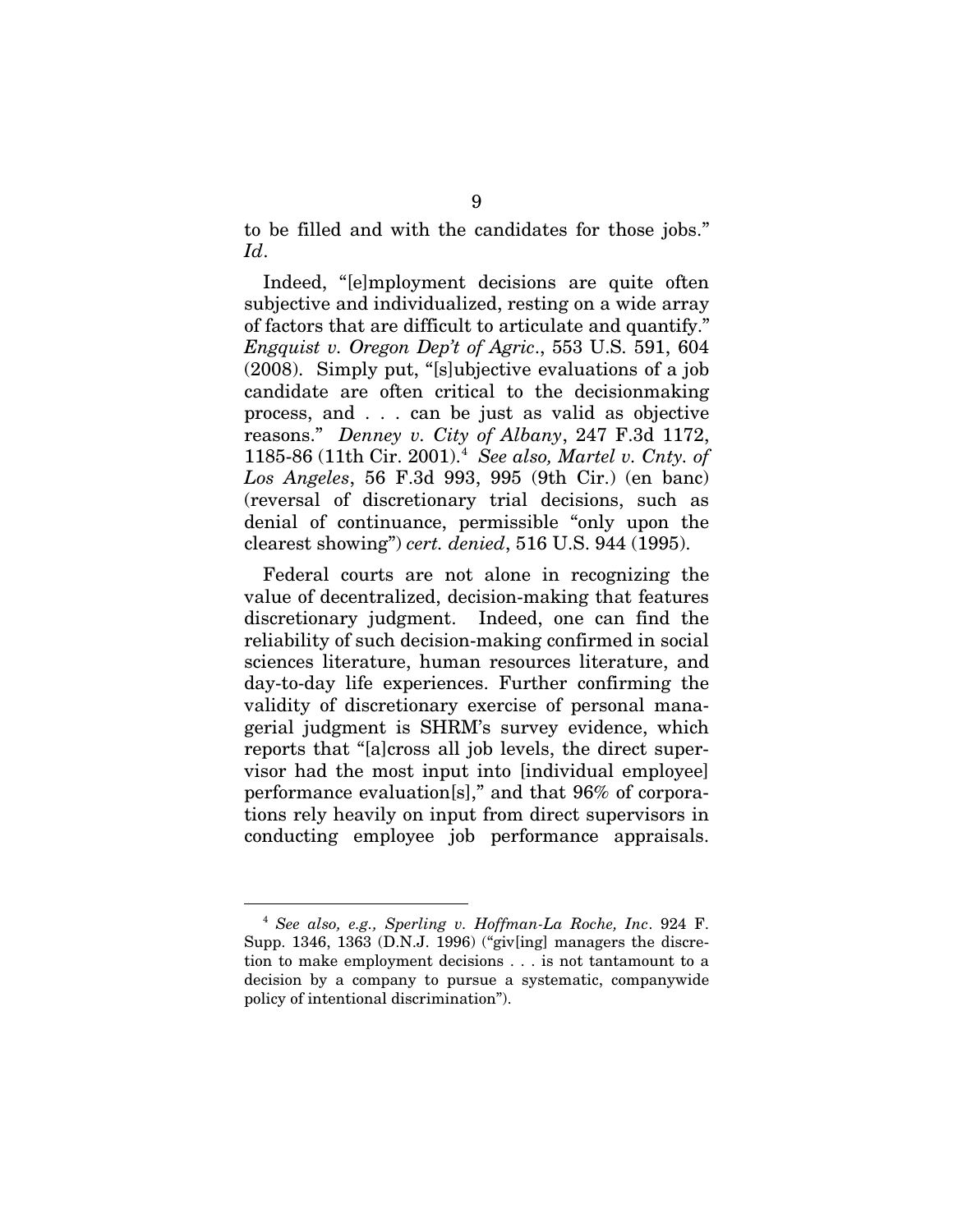SHRM "*2000 Performance Management Survey*," at  $12^{5}$  $12^{5}$  $12^{5}$ 

1. The Ninth Circuit, like Plaintiffs' experts, all but treat "subjectivity" as if it were inherently inappropriate. It is not. "Subjective" does not mean "whimsical," "capricious" or "biased." On the contrary, it refers to a decision-making process that relies on informed individualized judgment rather than the mechanical application of seemingly objective criteria. *Martin v. Franklin Cap. Corp*., 546 U.S. 132, 139 (2005) ("Discretion is not whim.")

Social science literature recognizes that a fundamental distinction exists between decision-making models that rely on the "use of individualized judgment" (also referred to generally as clinical decision-making, and which Plaintiffs disparage as involving merely "subjective judgment") and those models that rely on "formulas that assign fixed weights to predetermined characteristics of the applicant (or statistical decision-making models)." Barbara D. Underwood, *Law and the Crystal Ball: Predicting Behavior with Statistical Inference and Individualized Judgment*, 88 Yale L.J. 1408 (1978). This "distinction arises not only in the context of

<span id="page-16-0"></span><sup>&</sup>lt;sup>5</sup> SHRM publishes several types of papers and research cited in this brief. SHRM's published surveys report on the results of professionally conducted surveys polling the views of a statistically significant sample of human resources professionals. white papers typically are created by human resources professionals or attorneys with expertise in the subject matter, and then peer reviewed by a panel of human resources professionals with relevant subject matter expertise and/or a member of SHRM's staff. Most of the SHRM documents cited in this brief may be found on the SHRM website, www.shrm.org, while the others may be obtained from counsel upon request.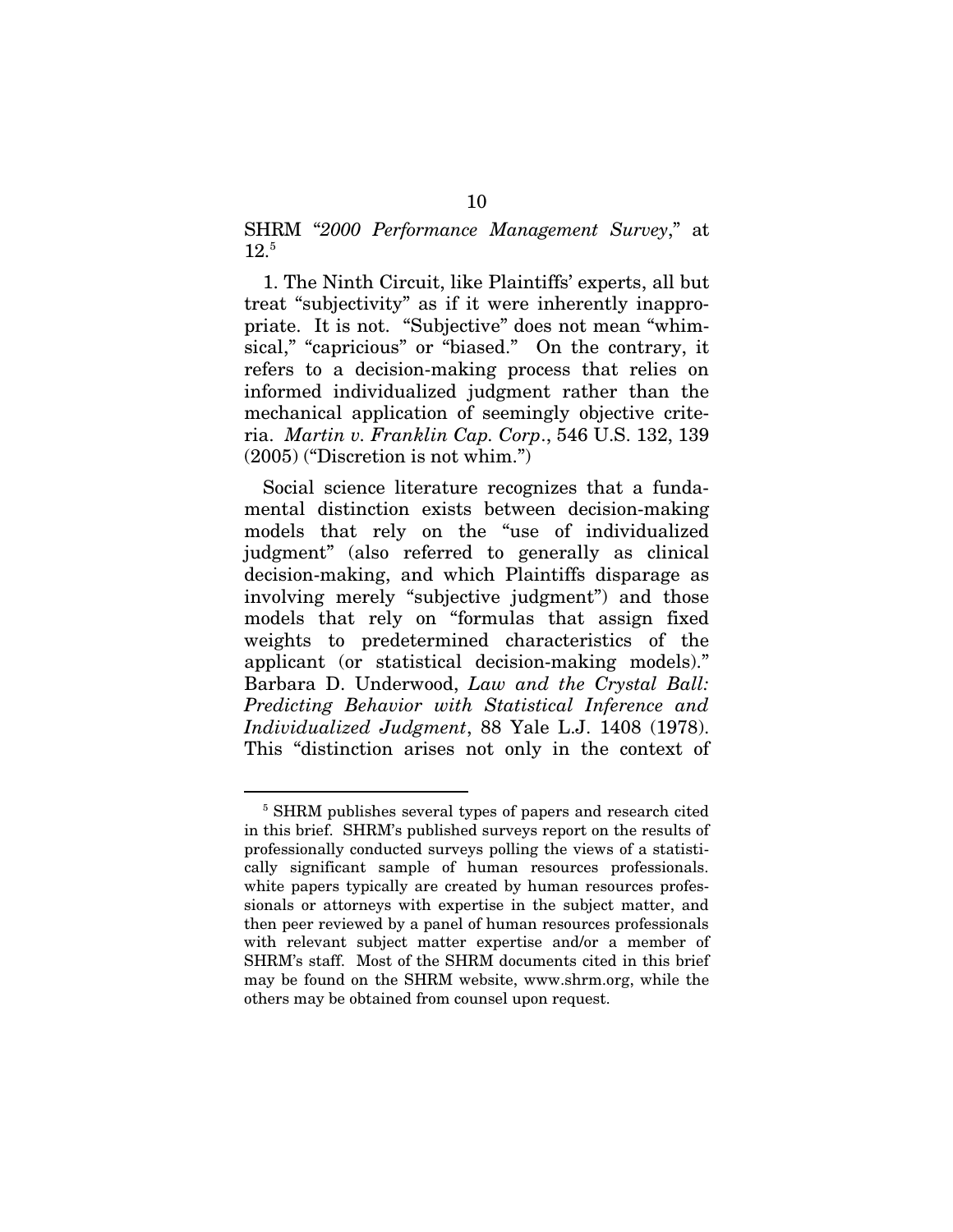prediction, but also in any other fact-finding process," id. at 1423 n.41, including personnel decisions.

Certain criticism of decision-making based on individualized judgment—similar to that urged by Plaintiffs here—is that such a "decisionmaker can respond only to a finite number of characteristics, and he inevitably weights them in accordance with . . . either []his own experience or [] a larger body of received experience." *Id*. at 1423. One powerful response to this criticism is that frequently it is impossible to anticipate by rule all the variables that will be important to any given decision, and that a decision-maker who relies on individualized judgment is therefore "free to respond to individual differences whose relevance" could not be "anticipated." *Id*.; *see also Enquist*, 533 U.S. at 604.

A great deal of research has addressed the comparative individualized and statistical decisionmaking models. Some studies favor one model, while others favor the other. But the fair conclusion is that neither model can be deemed superior, let alone exclusively appropriate, in all circumstances. Underwood, 88 Yale L. J. at 1423-25.

In fact, as industrial organizational psychology recognizes, it is virtually impossible to construct a complex decision-making process that does not include a measure of subjectivity. James T. Austin & Peter Villanova, *The Criterion Problem*: *1917-1992*, 77 J. Applied Psychol. 836 (1992). Even if seemingly objective decision-making criteria could be identified and isolated, the process of inputting and evaluating so-called objective data is inherently influenced by subjective factors. Jeffrey R. Spence & Lisa M. Keeping, *The Impact of Non-performance Information*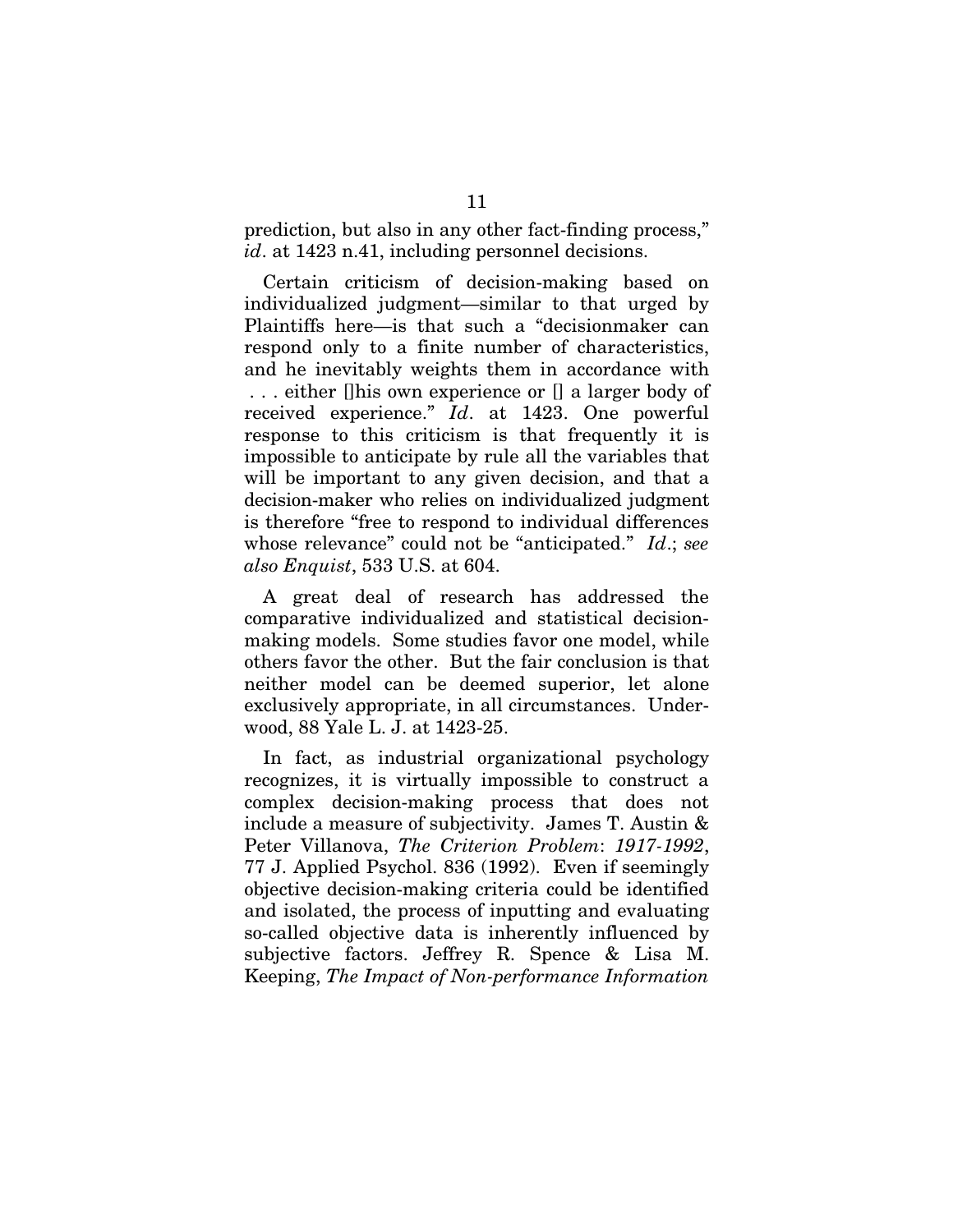#### *on Ratings of Job Performance: A Policy-capturing Approach*, 31 J. Org'l Behav. 587, 588 (2010).

Even more specifically, it is impossible to identify completely objective decisional criteria for use in making comparative personnel decisions. That is because relative merit or job performance cannot be reduced solely to objective criteria that require no individualized analysis. Warren Thorngate et al., *Judging Merit*, (Psychology Press, 2009).

2. Every employer utilizes some form of employee performance appraisal system in making hiring, pay, and promotion decisions. As the human resources literature indicates, these systems—from creation to implementation—necessarily include evaluative components that Plaintiffs would characterize as "subjective."

To begin with, companies use many different methodologies for conducting performance appraisal reviews. Simply put, one size does not fit all. Rather, "a company must design the evaluation process carefully" and "determine which aspects of performance to evaluate." Most companies tailor their appraisal systems to their own specific needs and industry. *Encyclopedia of Business and Finance*, (Gale Publishers, 2d ed.) at 584; SHRM "*2000 Performance Management Survey,*" at 8-12.

The literature has identified, however, certain fundamental characteristics that appear in virtually any sound performance appraisal system. First, as informed commentators widely agree, the appraisers must be adequately trained. *E.g*., Robert L. Greene, *Effective Performance Appraisal: A Global Perspective*, SHRM White Paper 4/1/05 at 3.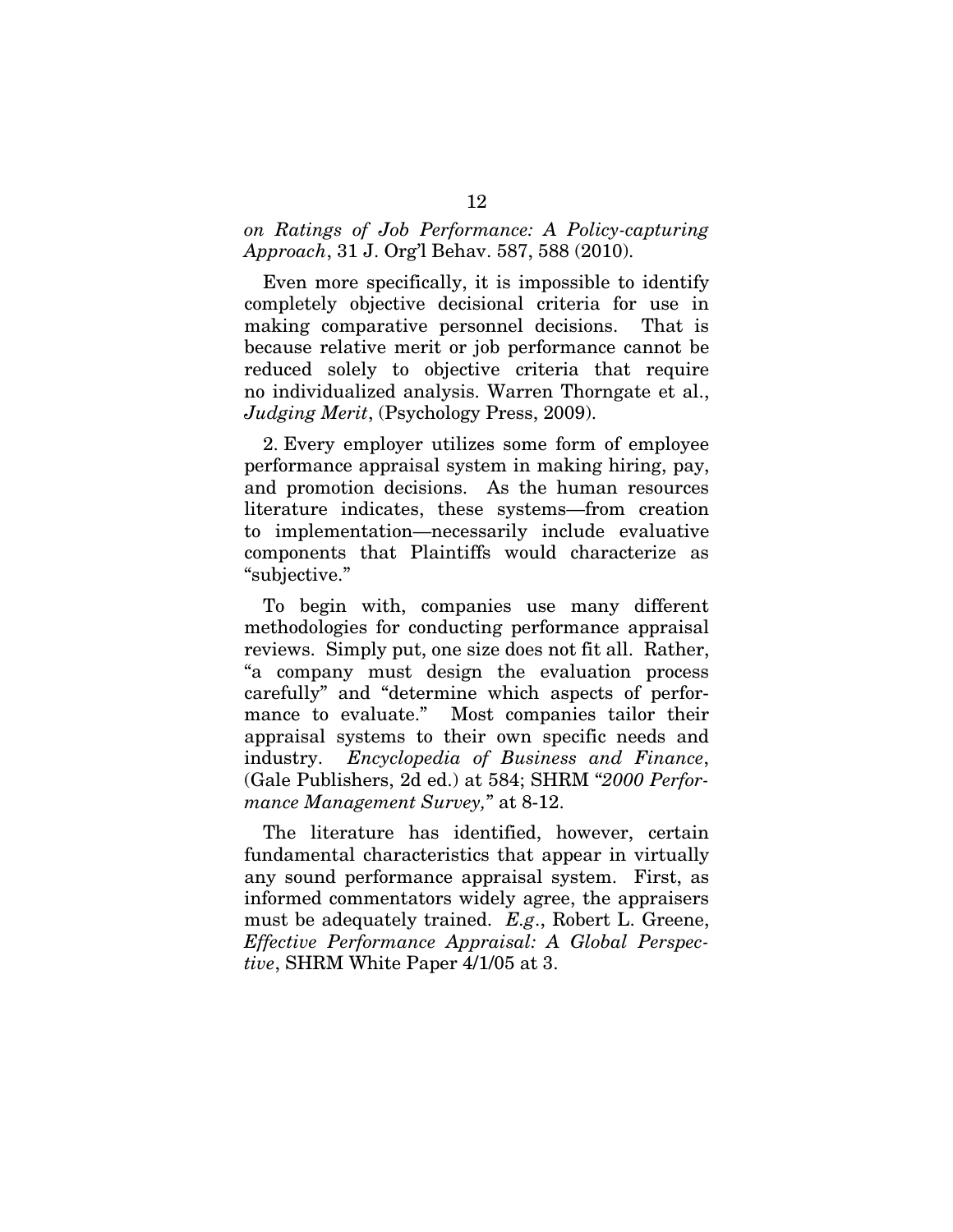Second, the performance review appraisal should be tailored to the specific job and job performance. *Id*. This insight appears in the EEOC's guide to "Best Practices for Employers and Human Resources/EEO Professionals," which states that performance appraisals should be based on "job-related qualification standards related to [the job's] duties, functions and competencies."[6](#page-19-0)

Focusing the performance review on job performance specifically also may play a critical role in eliminating potential bias from the appraisal process. As one commentator notes, "It is easy for managers to allow their impressions of employees or their personal feelings about them to dominate the performance rating process. Focusing on the specific job and predetermined criteria and standards is the best tool for avoiding bias." *Managing Employee Performance*, SHRM Research Article, 6/15/09 at 8.

A third element of some performance appraisals is to evaluate, "employees . . . by members of management most familiar with the employees' job tasks and performance objection," which typically "means that an employee's immediate supervisor should conduct the performance appraisal." Ronald L. Adler & Tom

<span id="page-19-0"></span> <sup>6</sup> Available at wwl.eeoc.gov//eeoc/initiatives/e-race/bestpra cticesemployers.cfm?renderforprint=1. The "Best Practices" guide recommends that such job-related standards be "objective." From the context of the recommendations, it is evident that the EEOC is using "objective" standards to mean "job-related" standards, and conversely uses "subjective" standards to mean personal biases. That is not the same way in which those terms are used in the social sciences literature or in this brief, where "subjective" decision-making is used to refer to an individualized judgmental process that considers all relevant (i.e., job-related) factors.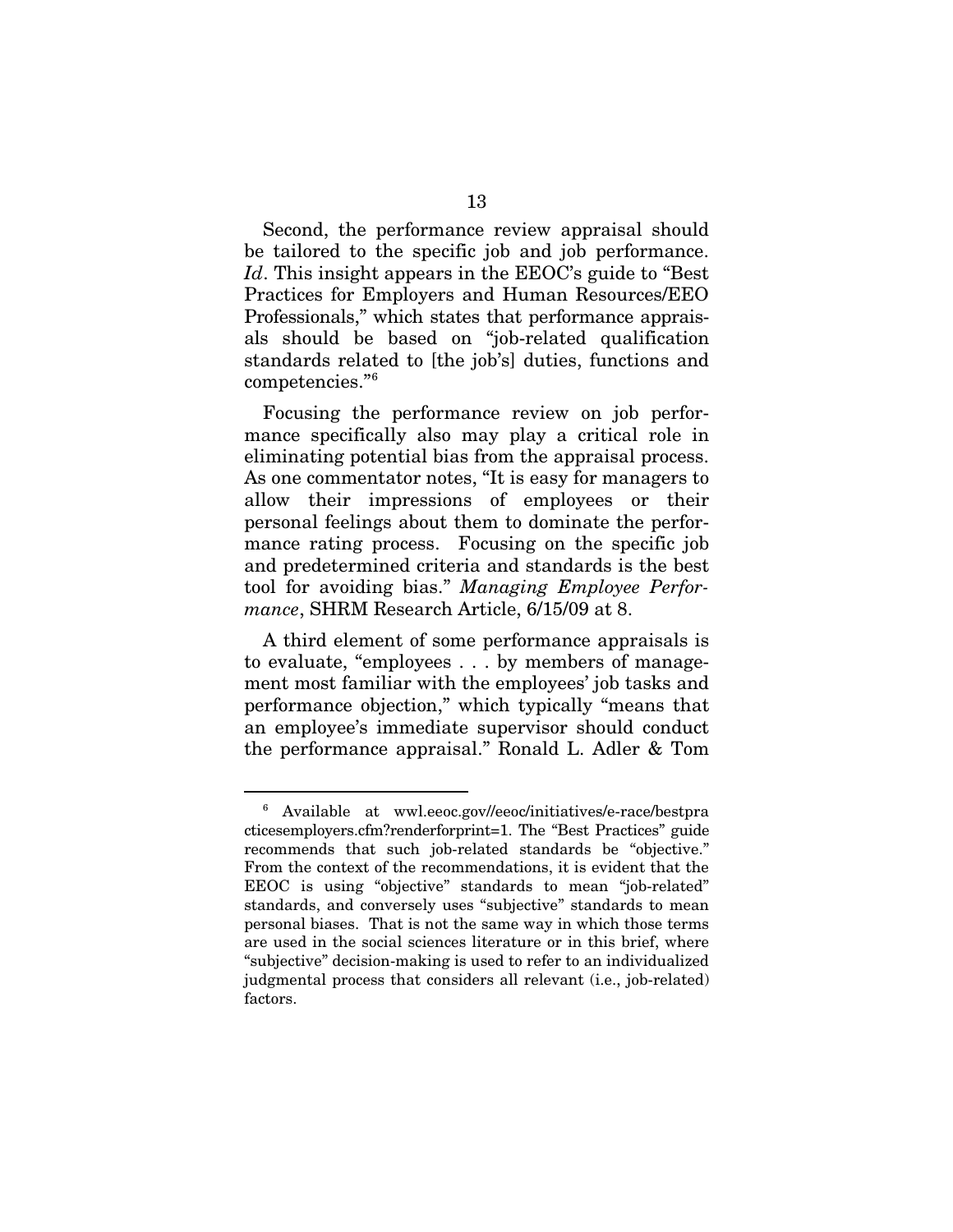Coleman, *Job Performance Management Profile: Example Audit of HR Function*, SHRM White Paper, 4/1/99 at 5. SHRM's research confirms that "[a]cross all job levels, the direct supervisor had the most input into [individual employee] performance evaluation[s]." SHRM "*2000 Performance Management Survey*," at 12.

The reasons for heavy reliance on performance input from direct supervisors are obvious. Supervisors "usually are in the best position to know and observe the employees job performance" and "are also responsible for employees' work." *Encyclopedia of Business and Finance*, at 584. Moreover, "[t]heir evaluation is a powerful tool in motivating employees to achieve successful and timely completion of tasks." *Id*. Their knowledge of job requirements, direct observation of performance, and daily contact with employees thus place them in an ideal position to make sound subjective (i.e., informed by all relevant data) appraisals of individual employee performance.

Again, this conclusion should come as no surprise. Presumably, the Members of this Court would not evaluate the performance of their law clerks based solely on objective metrics such as the number of hours worked. The Justices would more likely focus on individualized assessments of factors—such as quality of analysis, quality of writing, initiative, and collegiality—that cannot readily be measured quantitatively. Thus, what the Ninth Circuit and Plaintiffs would call a "subjective" appraisal is, in fact, one that is informed by all relevant information.

Subjective evaluation is also an inevitable and necessary component in hiring. In a recent SHRM survey, 55% of responding human resources professionals report that their employers utilize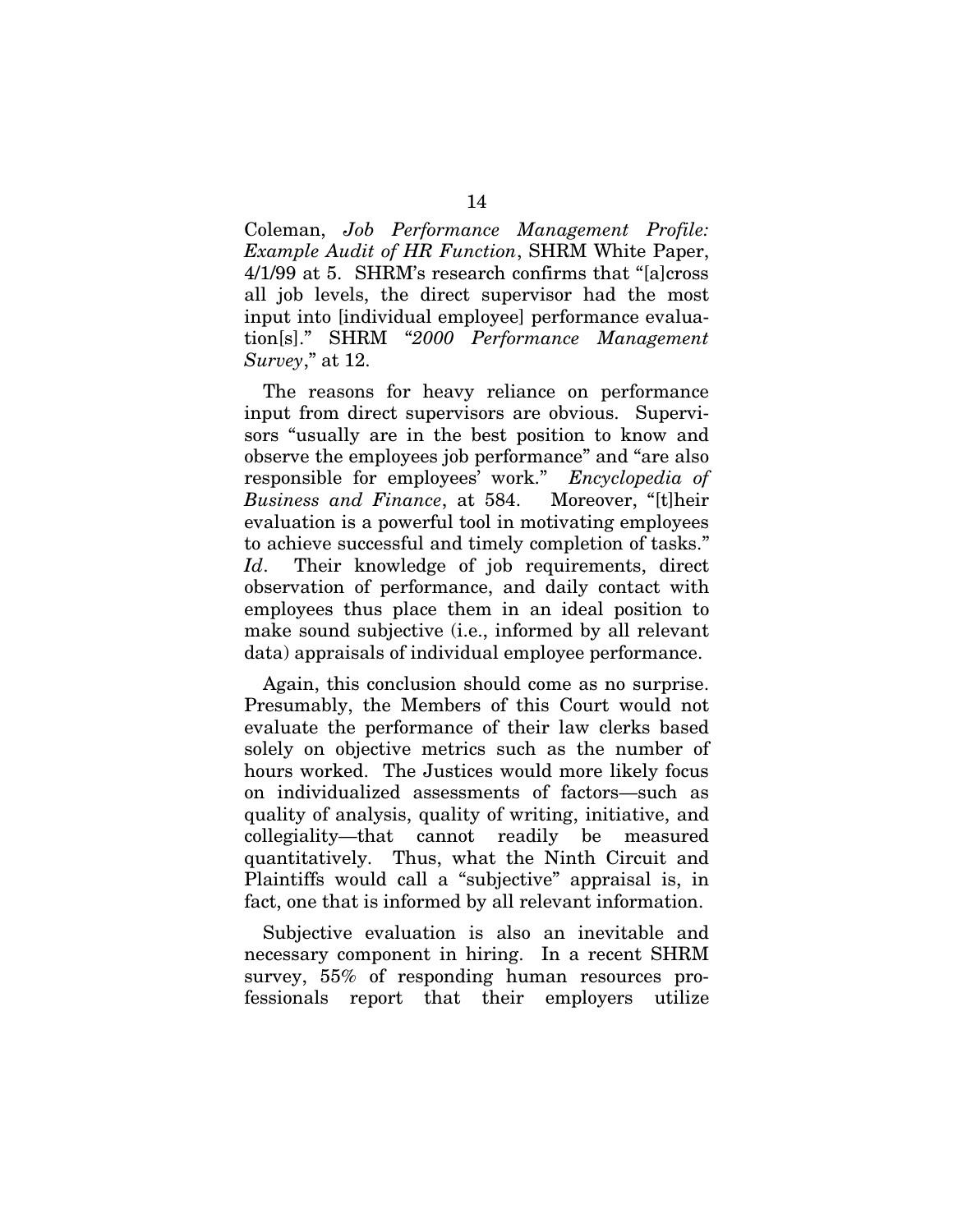behavioral interviews based on job-specific interview questions. SHRM *Weekly Online Survey: March 15, 2005*, at 3. In contrast, most organizations choose not to employ highly objective hiring techniques; 83% do not employ scoreable job applications in which numeric values are placed on experience, skills, etc. *Id*. at 4, 6.

3. In daily life we value the necessity of informed clinical judgment, which Plaintiffs would disparage as "subjective decision-making." The need for this judgment in making complex decisions is obvious. To take but one example, we naturally expect our physicians to conduct those tests that yield essential objective data. But we also know that complex diagnoses often cannot be made from objective metrics alone. Rather, we count on our physicians to exercise sound clinical judgment based on their informed, but inherently subjective, evaluation of all relevant factors.

The same is true of parenting. Many parents have a well-developed philosophy of parenting, possibly acquired from experience or reading, which they employ in making day-to-day parental decisions. But virtually all parents also know that frequently, if not daily, they must make decisions on factors that cannot be reduced to objective formula. Rather, informed, individualized decision-making is required. The same is true in the workplace.

4. The Ninth Circuit certified the massive class here because it concluded that Wal-Mart's strong corporate culture, coupled with "[e]vidence" of "excessive subjectivity in personnel decisions," "provides a wide enough conduit for gender bias to potentially seep into the system." *Dukes*, 603 F.3d at 601. But as just shown, the Ninth Circuit's sweeping suspicion of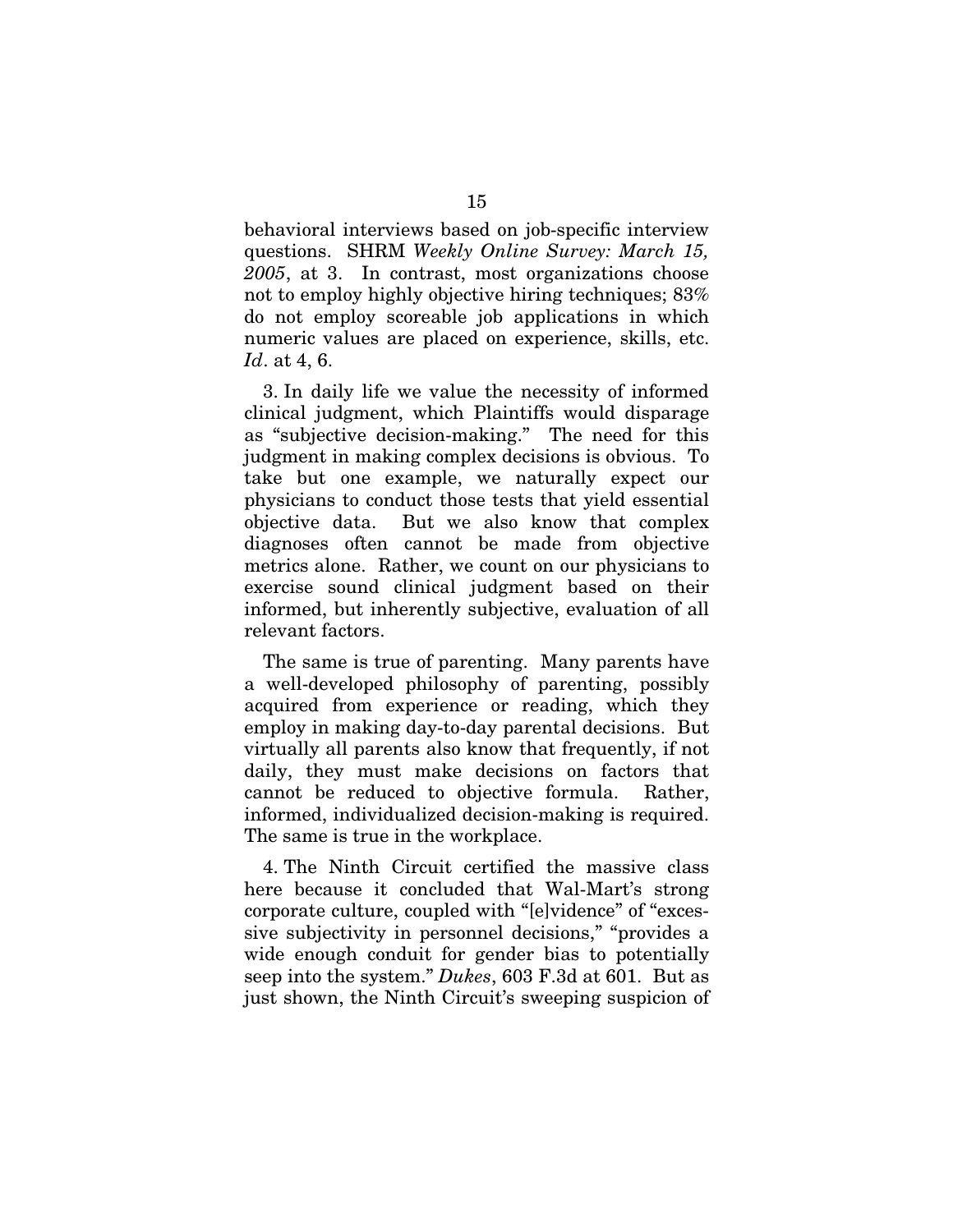decentralized, subjective decision-making is at odds with this Court's prior pronouncements, with relevant literature from the social sciences and the human resources field, and with our collective experiences in daily life.

It also makes no sense on this record. Given the widespread reliance on supervisor input throughout American business, it is neither surprising nor troublesome that Wal-Mart relies on in-store managers and supervisors to make pay and promotion decisions. That reliance flows naturally from Wal-Mart's longstanding and highly successful business philosophy of "push[ing] down to the manager of the facility level, the responsibility to run those stores right." *Dukes*, 222 F.R.D. at 148.

Moreover, in exercising their discretionary authority, the Company's managers focus on job-related factors necessary to the success of their particular store or department. Thus, Wal-Mart has introduced declarations from numerous managers who made clear that in making discretionary pay or promotion decisions they considered only job-related factors such as the following: "additional experience, education, or special skills," "competitive market factors," "supervisory experience with a competitor," "experience in a particular department or . . . supervisory experience with a competitor," "experience, productivity, supervisor recommendations, and attendance," and "the associate's skills and prior experience." 1609a, 1616a, 1627-28a, 1635-36a, 1644a, and 1650a; *see also* J.A. 1576a-1596a (Porter Decl.); C.A.App. 677-683 (Diversity statement); 699-818 (Management Policy Workshop booklet).

Thus, it was entirely unwarranted for the Ninth Circuit to conclude that the thousands of "subjective"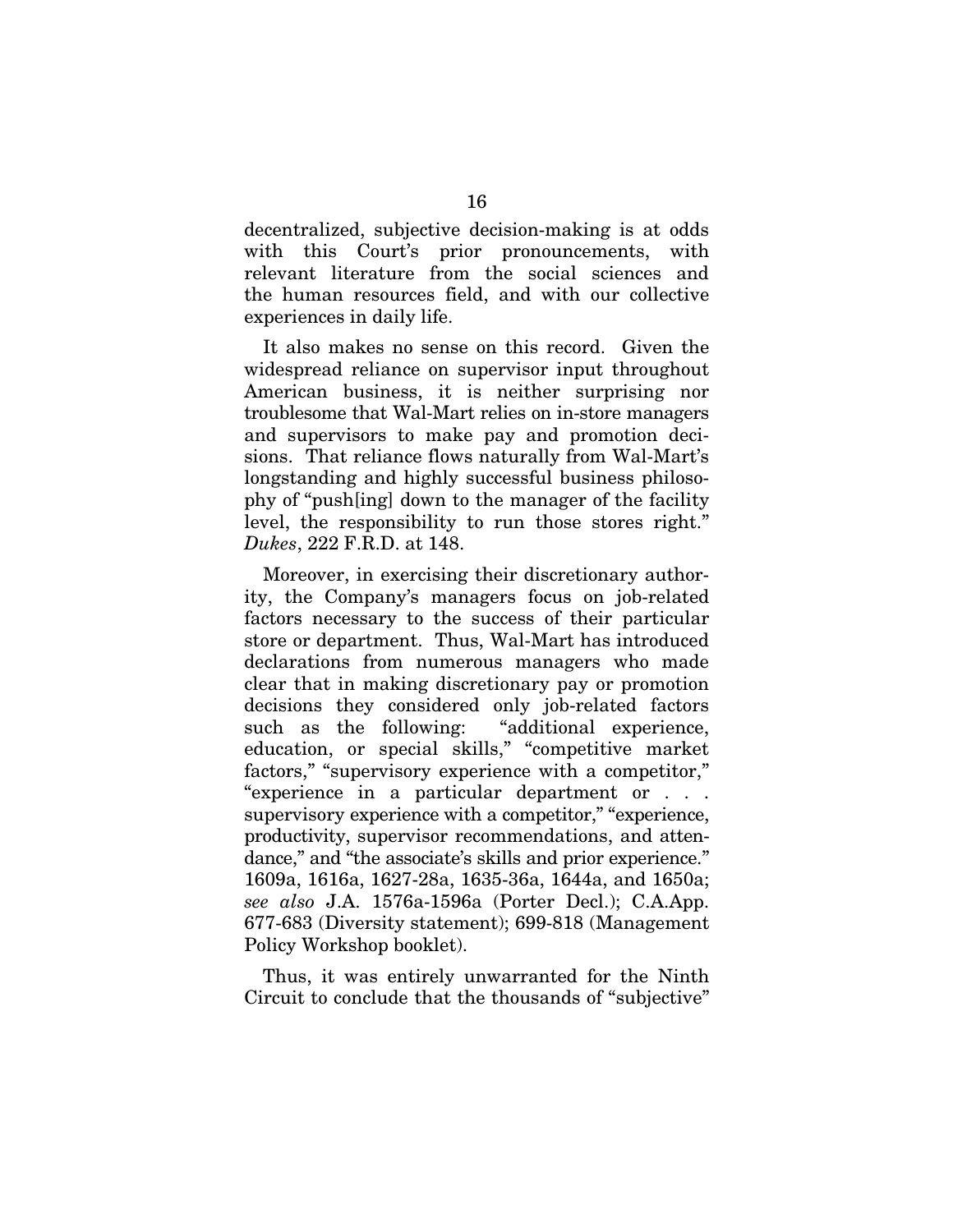personnel decisions made by Wal-Mart supervisors were inherently "vulnerable" to discrimination solely because Wal-Mart has a centralized firm-wide culture. Such employment practices are not the hallmarks of a discriminating employer, but rather of a progressive, nondiscriminatory employer. Indeed, an employer's most obvious alternatives to exercising individualized judgment—mechanically applying "objective" scoring to judge employee performance or establishing quotas to prevent charges of discrimination—are themselves "far from the intent of Title VII." *Watson*, 487 U.S. at 993.

Thus, good public policy and common sense demand the conclusion that there is nothing inherently suspect about employment decision-making that relies upon the decision-makers' individualized judgment about an employee or applicant. Such "subjective" decision-making is not only inevitable, but sound and fair.

### **B. Organization-Wide Diversity Policies Play A Key Role In Creating And Reinforcing A Culture Of Inclusion**

The Ninth Circuit characterized Wal-Mart's strong, centralized culture as the "nexus" supporting its conclusion that Wal-Mart's decentralized, discretionary personnel decisions were inherently gender-biased. *Dukes*, 603 F.3d at 612. The Ninth Circuit concluded, in other words, that something in the Company's culture permitted an inference that its managers were likely to discriminate against women.

The Ninth Circuit never explained the basis for this belief, beyond quoting with approval Plaintiffs' expert's view that the Company's culture "may include gender stereotyping" because "gender stereo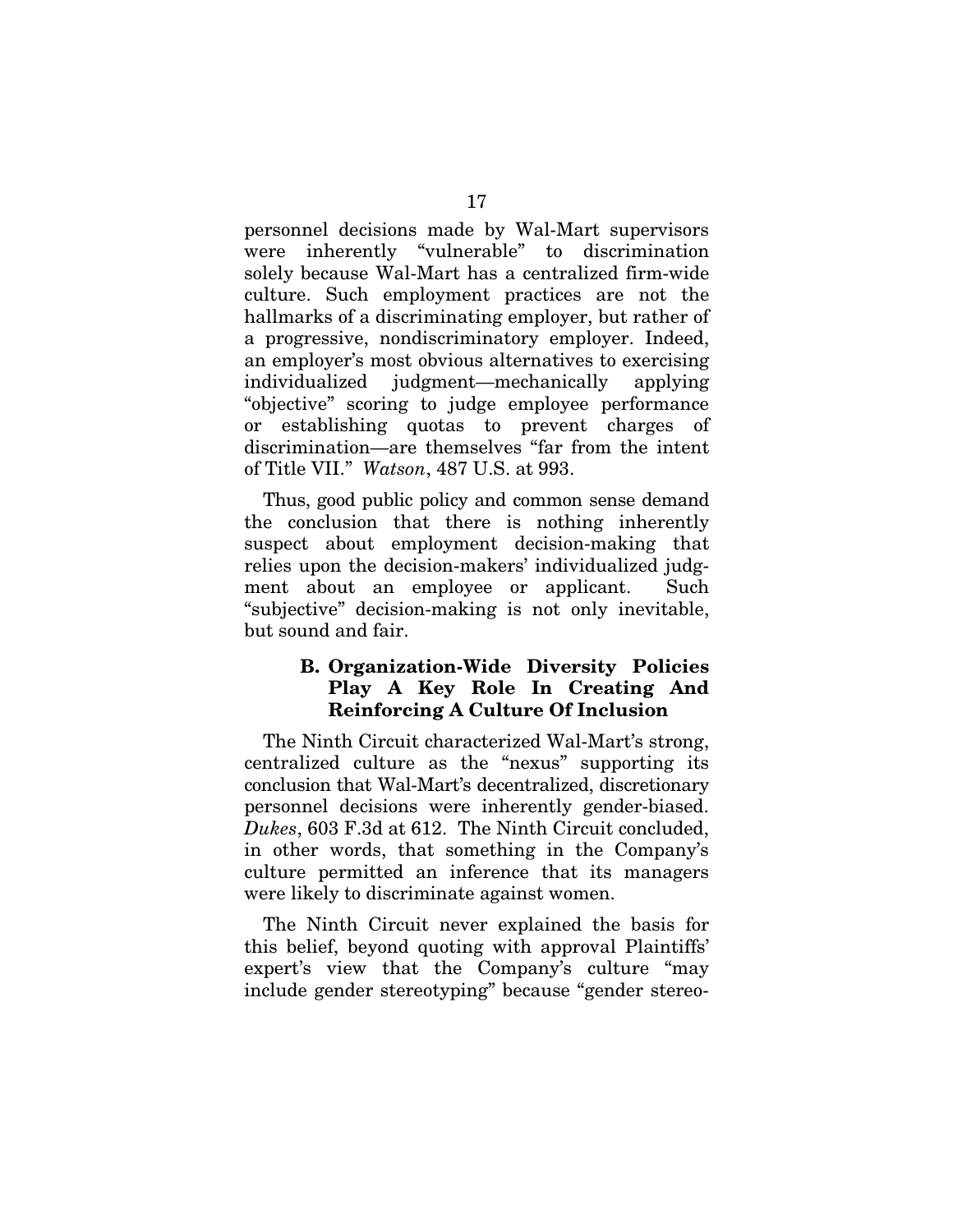types are especially likely to influence personnel decisions when they are based on subjective factors." *Dukes*, 603 F.3d at 601. The Ninth Circuit never discussed or evaluated the systematic, company-wide policies and initiatives the Company has undertaken to promote diversity as part of its corporate culture. This omission is significant, since this Court, the EEOC, and human resources professionals have all recognized the key role that organization-wide diversity policies and initiatives play in creating and reinforcing a culture of inclusion.

1. This Court has strongly emphasized the importance of diversity programs and training to achieve the purposes underlying Title VII. The Court has long recognized that the statute's "primary objective" is "a prophylactic one," *Albemarle Paper Co. v. Moody*, 422 U.S. 405, 417 (1975), and that Title VII aims chiefly "not to provide redress but avoid harm." *Kolstad*, 527 U.S. at 545.

In the specific context of harassment, this Court has explained that "Title VII is designed to encourage the creation of antiharassment policies and effective grievance mechanisms." *Burlington Industries, Inc. v. Ellerth*, 524. U.S. 742, 764 (1998). Concluding that judges must therefore "give credit . . . to employers who make reasonable efforts to discharge their duty to affirmatively prevent violations," this Court held a plaintiff "who unreasonably failed to avail herself of the employer's preventive or remedial apparatus" may not recover damages for workplace harassment. *Faragher v. City of Boca Raton*, 524 U.S. 775, 805-06 (1998).

This Court has likewise recognized the need to encourage employer-created diversity training programs. As it has explained, "the purposes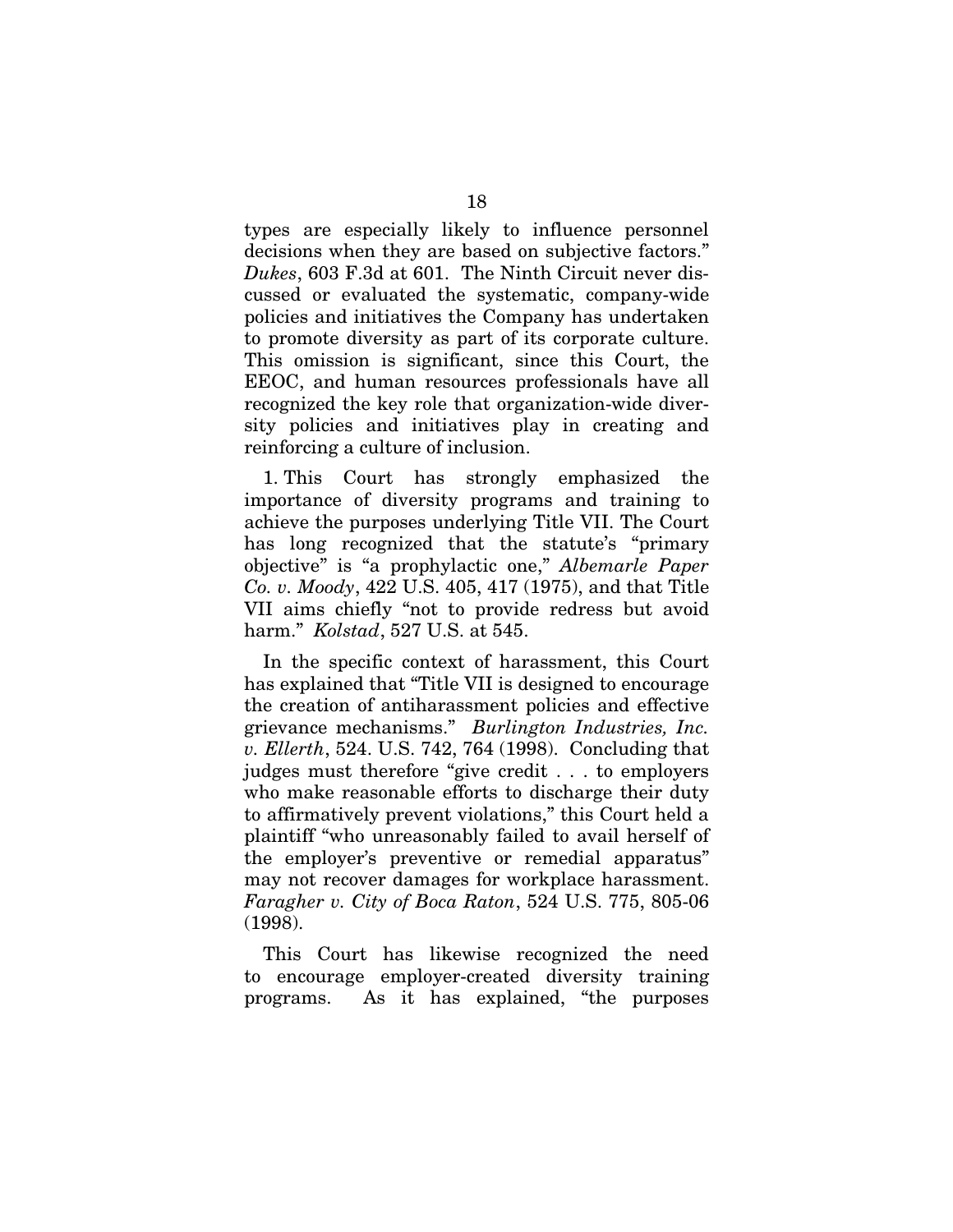underlying Title VII are similarly advanced where employers are encouraged to adopt antidiscrimination policies *and to educate their personnel on Title VII's prohibitions*." *Kolstad*, 527 U.S. at 545 (emphasis added). Thus, to avoid "[d]issuading employers from implementing programs or policies to prevent discrimination in the workplace," the Court held that punitive damages may not be assessed against employers for those discriminatory decisions of managerial employees that "are contrary to the employer's good-faith efforts to comply with Title VII." *Id*.

Nonetheless, some sociologists, such as Dr. Bielby, Plaintiffs' expert here, tend to dismiss "diversity training [as] mere window-dressing." *See, e.g*., Susan Bissom-Ramp, *An Ounce of Prevention Is a Poor Substitute for a Pound of Cure: Confronting the Developing Jurisprudence of Education and Prevention in Employment Discrimination Law*, 22 Berk. J. Emp. & Lab. L. 1, 23-24 (2001). This view denigrates not only the view of human resources professionals discussed in Part B-2 below, but also this Court's recognition of the importance of encouraging employers "to adopt antidiscrimination policies and to educate their personnel on Title VII's prohibitions." *Kolstad*, 527 U.S. at 545.

2. Such views are also out of step with the EEOC. The EEOC has published what it considers "Best Practices for Employers and Human Resources/EEO Professionals." See n. 6, *supra*. Several of its specific recommendations as to "how to prevent race and color discrimination" center on the creation and implementation of company-wide diversity programs:

— "Train Human Resources managers and all employees on EEO laws;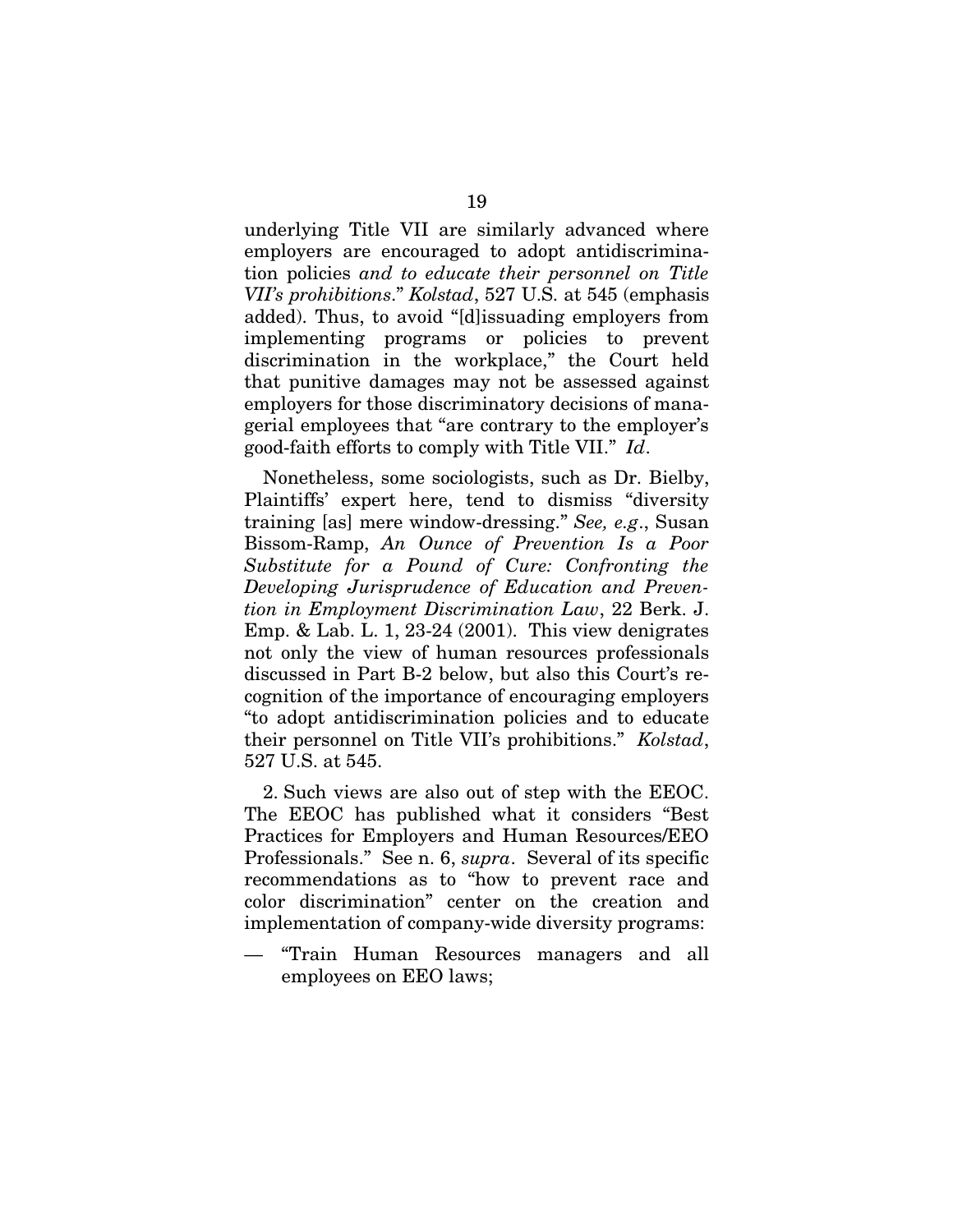- "Implement a strong EEO policy that is embraced at the top levels of the organization;
- "Train managers, supervisors and employees on its contents, enforce it, and hold them accountable;
- "Promote an inclusive culture in the workplace by fostering an environment of professionalism and respect for personal differences; and
- "Foster open communication and early dispute resolution."

EEOC "Best Practices: How to Prevent Race and Color Discrimination."

The EEOC's regulations likewise emphasize the value of employer-initiated efforts to avoid discrimination: "Prevention is the best tool for the elimination of sexual harassment. An employer should take all steps necessary to prevent sexual harassment from occurring, such as affirmatively raising the subject, expressing strong disapproval, developing appropriate sanctions, informing employees of their right to raise and how to raise the issue of harassment under Title VII, and developing methods sensitive to all concerned." 29 C.F.R. § 1604.11(f).

Consistent with its stated position, the EEOC requires diversity training in consent decrees, as recent cases described on the EEOC's website exemplify: *e.g., EEOC v. Black Gaming LLC and CasaBlanca Resort & Casino*, Case No. 2:10-cv-02216 (D. Nev. Dec. 21, 2010) (company must provide annual age discrimination training for supervisory and human resources staff); *EEOC v. Omnicare, Inc*., Case No. 10 cv 364 (W.D. Wisc. Dec. 21, 2010) (mandatory sexual harassment training for employees); *EEOC v. Crothall*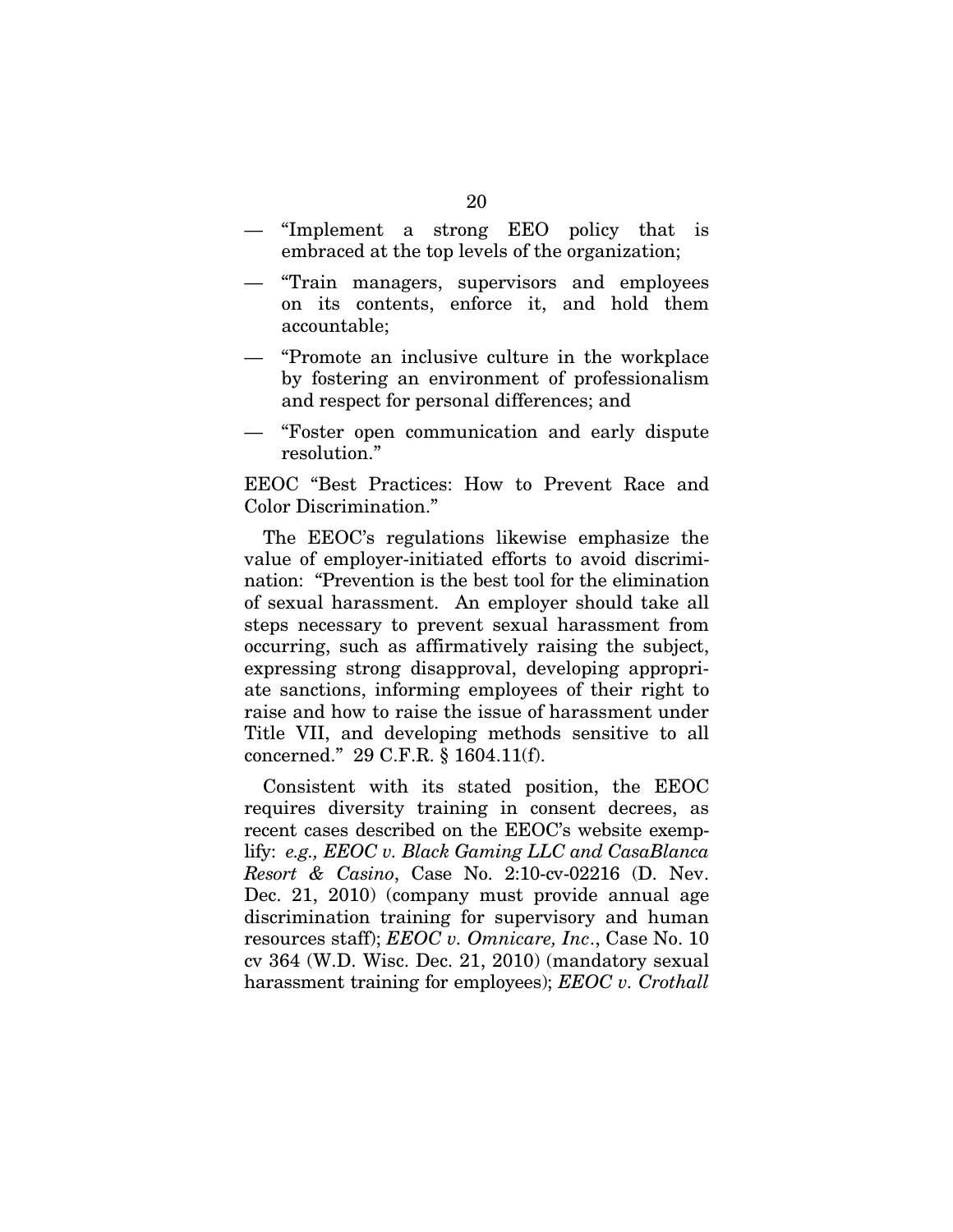*Healthcare*, Case No. 4:10 CV 1221 (E.D. Ark. Dec. 23, 2010) (mandatory training for managers and supervisors plus semi-annual compliance reports); and *EEOC v. Haven Manor*, Case No. 4:10-CV-03108 (D. Neb. Dec. 28, 2010) (mandatory training for management and supervisory employees). Available at www.eeoc.gov/eeoc/newsroom/index.cfme.

3. A substantial secondary literature likewise encourages the adoption of organization-wide diversity programs and training. *E.g*. Peter L. Bye, *Realizing Full Potential of Diversity and Inclusion As a Core Business Strategy*, *SHRM* White Paper, 6/1/07, at 5-8. *See also Six Steps to Improve Diversity Initiatives*, Diversity Magazine, Sept. 17, 2008 (recommending "enlist[ing] top leadership" and creating "a system of accountability").

4. The value of such diversity programs is not open to principled doubt. As the EEOC's inclusion of mandatory training and other diversity-promoting measures in consent decrees underscores, diversity programs can transform corporate culture with consequent diversity gains. *E.g*., Alexandra Kalev *et al., Best Practices or Best Guesses? Assessing the Efficacy of Corporate Affirmative Action and Diversity Policy*, 71 American Soc. Rev. 589 (2006); Frank Dobbin *et al*., *Diversity Management in Corporate America*, 6 Contexts (2007). Such programs can influence the culture by introducing such discrimination-disabling norms as process accountability and performance appraisals focused on job-performance criteria.<sup>[7](#page-27-0)</sup> And

<span id="page-27-0"></span> <sup>7</sup> *See generally* Philip E. Tetlock & Gregory Mitchell, *Implicit Bias and Accountability Systems: What Must Organizations Do to Prevent Discrimination*?, 29 Res. Org'l Behv. 3, 16-18 (2009); Jennifer S. Lerner & Philip E. Tetlock, *Accounting for the Effects of Accountability*, 125 Psychol. Bull. 255 (1999).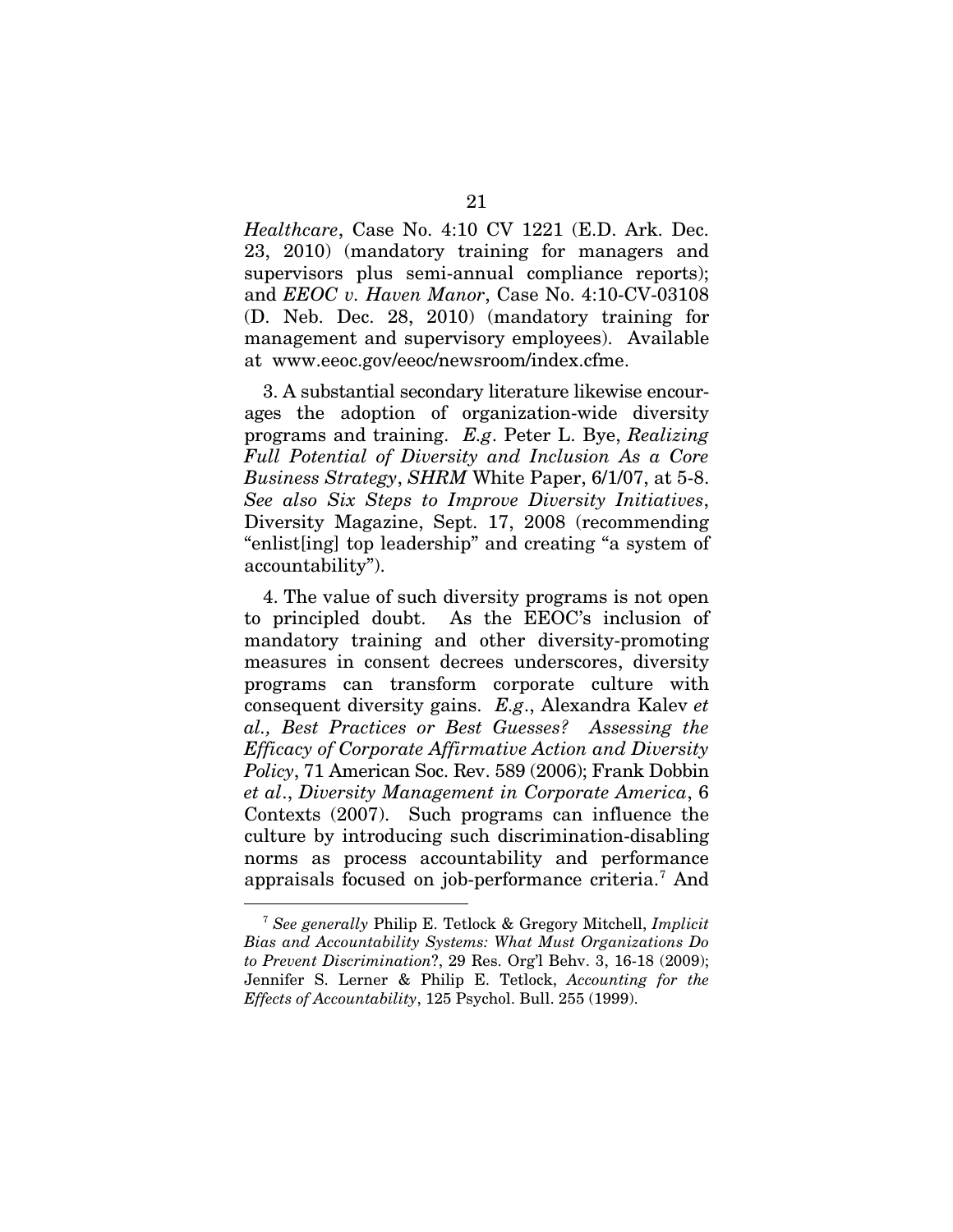sociological literature indicates that having information about the talents and abilities of a particular employee has a greater impact on managerial judgments and decisions than having information about that employee's race or gender.<sup>[8](#page-28-0)</sup>

5. Consistent with the foregoing, many American organizations have implemented organization-wide diversity programs for various reasons, including "improv[ing] public image," "decreas[ing] complaints and litigation," and "ret[aining] . . . a diverse workforce." SHRM, *Workplace Diversity Practices: How Has Diversity and Inclusion Changed Over Time? A Comparative Examination*: 2010 and 2005, at 5. That same SHRM survey indicates that "in 2010, 68% of organizations indicated that they have practices in place that address workplace diversity." *Id*. at 4, 7. And, diversity training is an increasingly important component of such diversity initiatives. SHRM's 2010 survey discloses that "among companies with diversity practices in place, the percentage offering training opportunities increased slightly from 67% in 2005 to 71% in 2010." *Id*. at 4.

6. In sum, by changing the contours of the corporate culture, diversity programs and training can discourage discrimination in day-to-day decisionmaking. Thus, it is inexplicable that the Ninth Circuit characterized Wal-Mart's culture as "vulnerable" to discrimination without even considering the

<span id="page-28-0"></span> <sup>8</sup> Ziva Kunda & Steven J. Spender, *When Do Stereotypes Come to Mind and When Do They Color Judgment? A Goal-Based Theoretical Framework for Stereotype Activation and Application,* 129 Psychol. Bull. 522 (2003); Frank J. Landy, *Stereotypes, Bias, and Personnel Decisions: Strange and Stranger*, 1 Industrial & Org'l Psychol.: Perspectives on Sci. & Practices, 379, 382-83 (2008).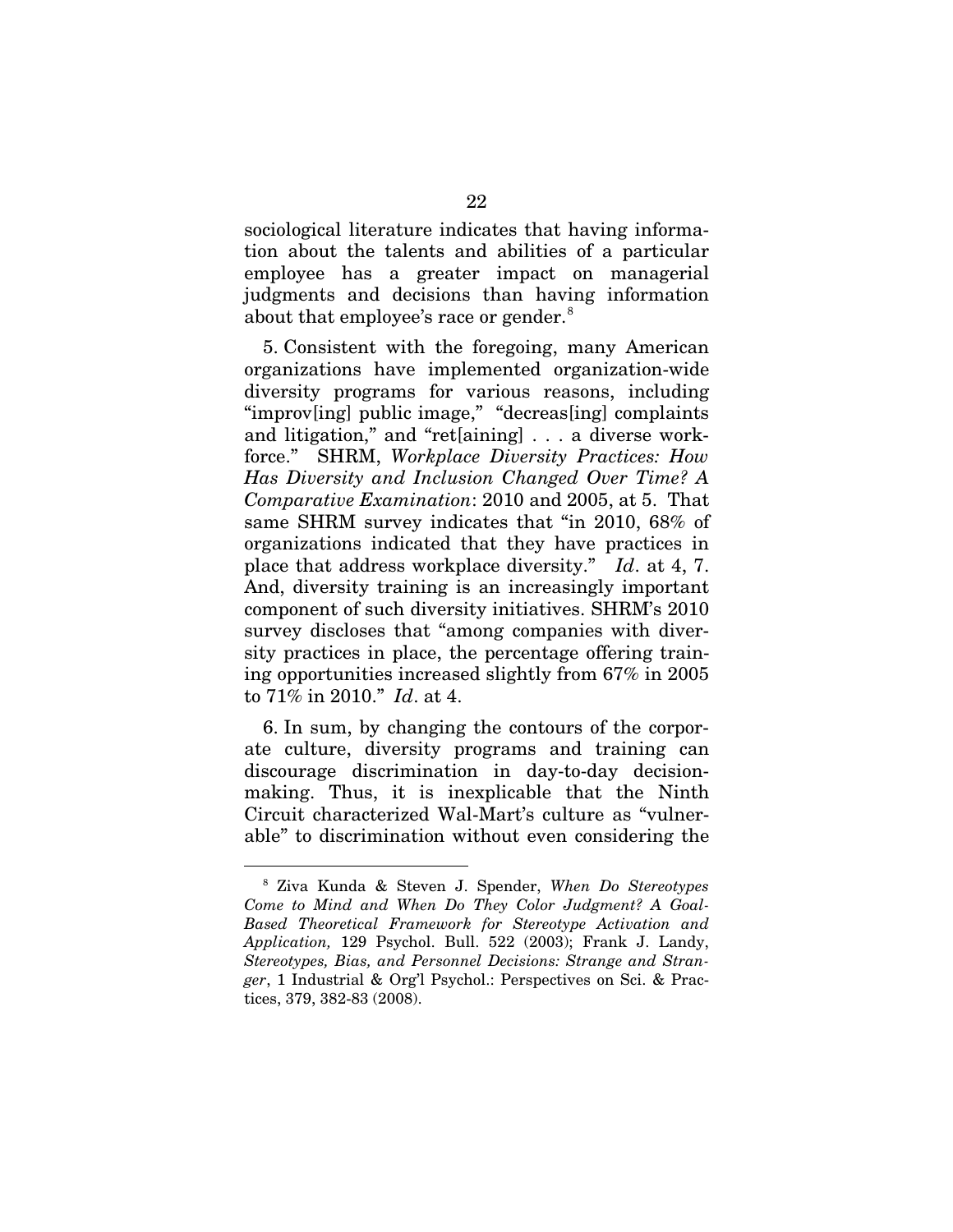impact of its company-wide diversity program on that culture.

Wal-Mart's longstanding diversity policy and program, expressly premised on respect for the individual, is representative of the programs that Title VII and this Court's decisions contemplate. Wal-Mart's anti-discrimination stance is clearly stated, and without qualification. 1577-1580a ¶¶ 4, 9-11. Wal-Mart's message has gone out to all employees in numerous documents that expressly identify the policy as emanating from senior management. 1580- 1585a ¶¶ 12-24.

Moreover, in implementing its diversity policy, Wal-Mart's senior management set specific, measurable diversity goals. To follow up on its plan, Wal-Mart then employed management-performance report cards to track progress in achieving diversity goals; trained all in-coming employees on diversity goals; frequently discussed diversity throughout the company in regular "culture" sessions; and encouraged employees to bring any discrimination concerns to their supervisors, who in turn were directed to be responsive. 1585-1594a ¶¶ 25-27. Not surprisingly, the Company's diversity policy has won many awards. 1578a ¶ 8, 1584 ¶18.

This Court has made clear that "dissuading employers from implementing programs or policies to prevent discrimination in the workplace is directly contrary to the purposes underlying Title VII." *Kolstad*, 527 U.S. at 545. Rather, those purposes are "advanced where employers are encouraged to adopt antidiscrimination policies and to educate their personnel on Title VII's prohibitions." *Id*.